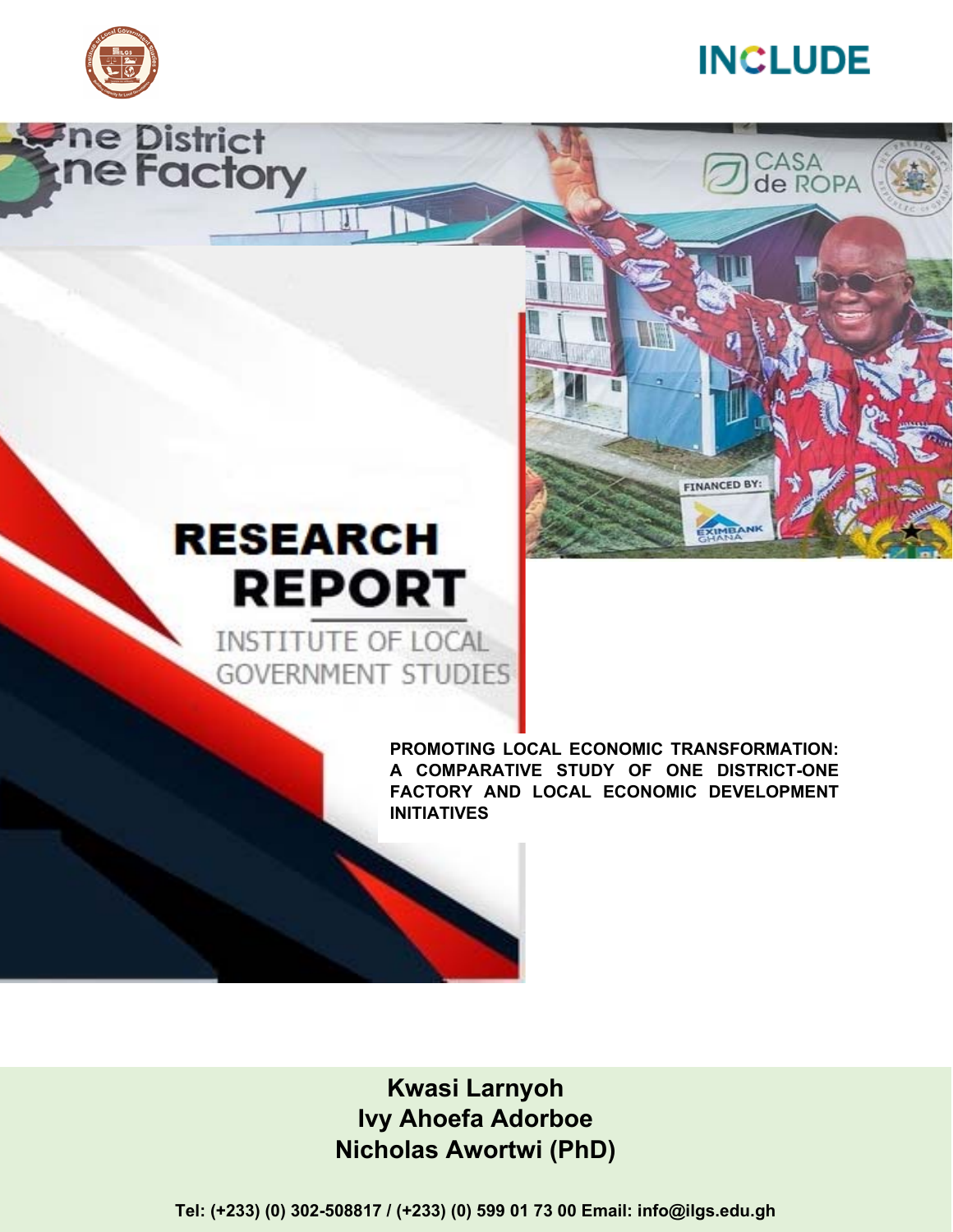### Contents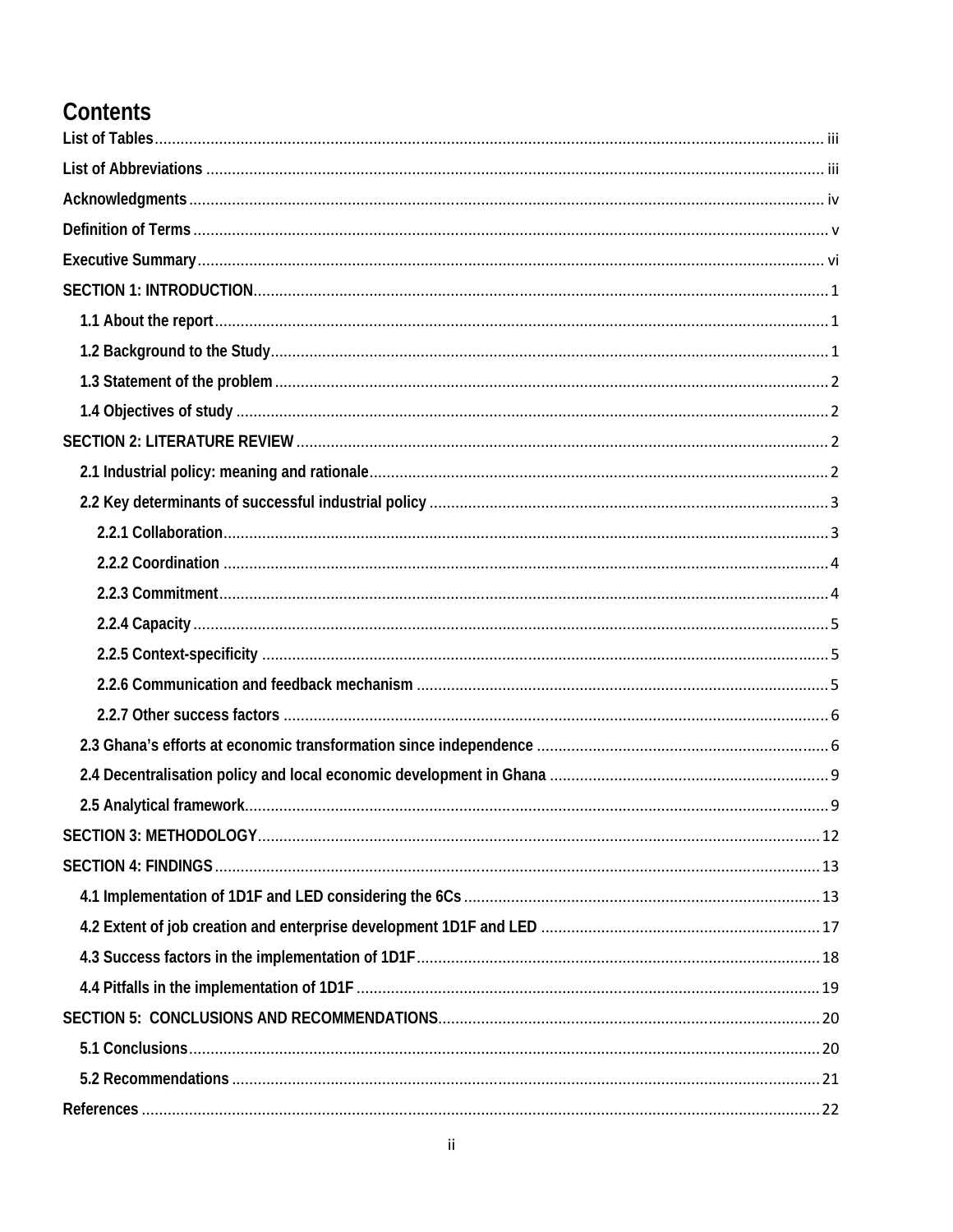### **List of Tables**

| Table    |                                                           | Page |
|----------|-----------------------------------------------------------|------|
| Table 1: | Regional Distribution of 1D1F Projects as of October 2021 |      |

### **List of Abbreviations**

| 1D1F             | - One District One Factory                                    |
|------------------|---------------------------------------------------------------|
| AGI              | - Association of Ghana Industries                             |
| <b>CSIR</b>      | - Centre for Scientific and Industrial Research               |
| <b>DIP</b>       | -District Industrialisation Programme                         |
| <b>DISTs</b>     | -District Implementation Support Teams                        |
| <b>ECA</b>       | -Economic Commission for Africa                               |
| EPA              | - Environmental Protection Agency                             |
| <b>EXIM Bank</b> | -Export-Import Bank                                           |
| <b>GEA</b>       | - Ghana Enterprises Agency                                    |
| <b>GIPC</b>      | - Ghana Investment Promotion Council                          |
| <b>GSA</b>       | - Ghana Standards Authority                                   |
| <b>IGFs</b>      | -Internally Generated Funds                                   |
| <b>IMCCoD</b>    | -Inter-Ministerial Coordinating Committee on Decentralisation |
| <b>ISI</b>       | -Import Substitution Industrialisation                        |
| LED              | -Local Economic development                                   |
| <b>MLGRD</b>     | -Ministry of Local Government and Rural Development           |
| <b>MMDAs</b>     | -Metropolitan, Municipal and District Assemblies              |
| MoTI             | -Ministry of Trade and Industry                               |
| <b>MTDPs</b>     | -Medium Term Development Plans                                |
| <b>NDPC</b>      | -National Development Planning Commission                     |
| <b>NPP</b>       | -New Patriotic Party                                          |
| <b>OTOP</b>      | -One Tambon One Product                                       |
| <b>OVOP</b>      | -One Village One Product                                      |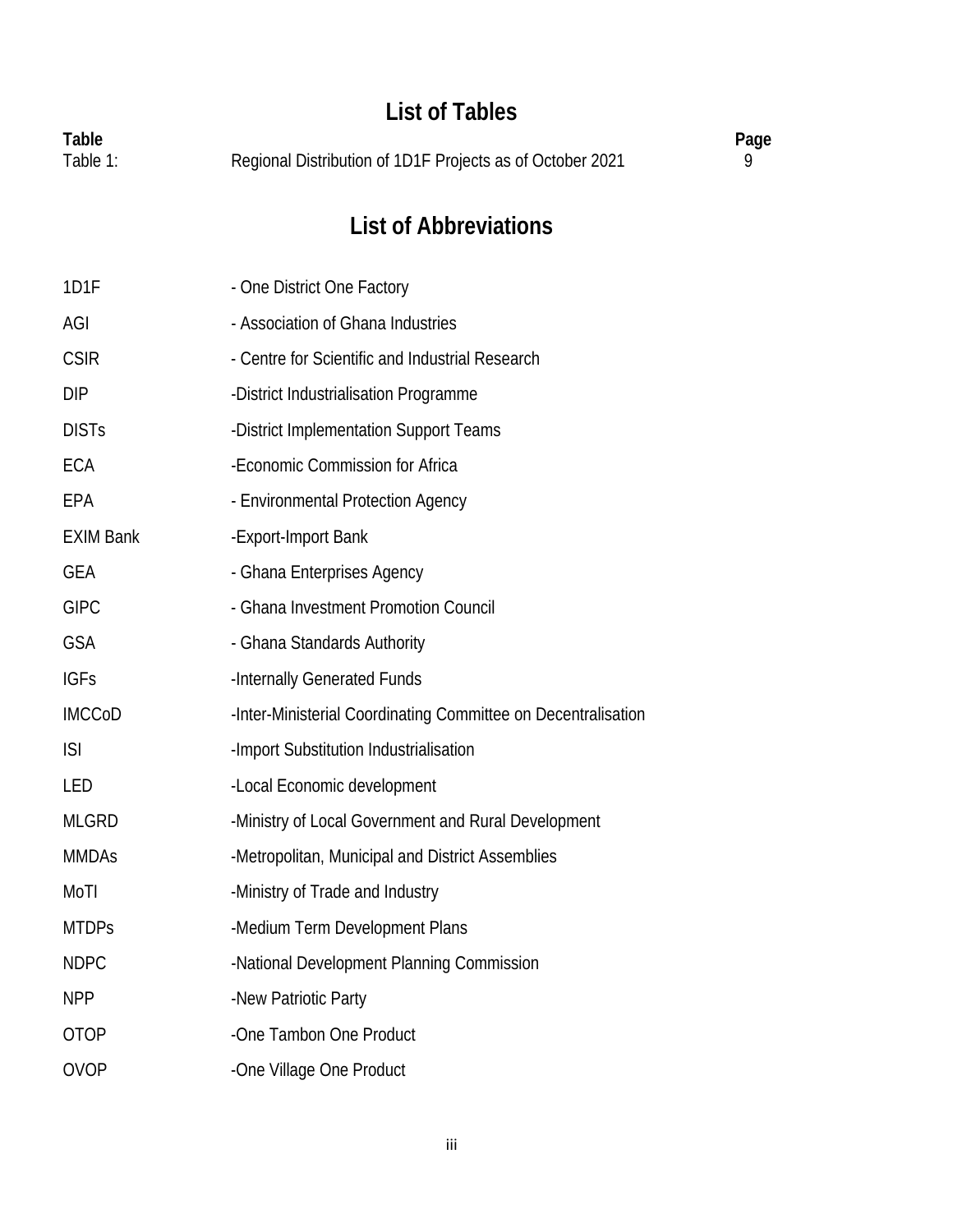### **Acknowledgments**

This study was made possible through the vision, inspiration and guidance of Dr. Nicholas Awortwi, Director of the Institute of Local Government Studies to whom we owe much gratitude. We are indebted to other members of the Democratic Developmental Local Governance (DDLG) team, notably Mr. David Osei-Wusu, (Registrar); Mr. Frederick Agyarko Oduro, (Dean of Studies and Research); Mr. Stephen Osei Yeboah, (Head of Department, Local and Regional Development); Mr Felix Agyei Amakye, (Lecturer); Mr Prosper Gass Keketsyor, (Head of Department, Information and Communications Technology) and Ms Edith Duodu-Sakyiama (Public Relations Officer) for the various roles they played in making this study accomplished.

Respondents of the study need special mention for sharing their time, space and knowledge with us. We are very grateful to Eng. Salifu Mahama, Executive Secretary of IMCCoD; Dr Kodjo Mensah-Abrampa, Director-General of NDPC; Mr. Michael Akurang Opoku, Team Leader, PPME, Ministry of Trade and Industry; Mr Raymond Ohene Ofori, Ministry of Local Government, Decentralisation and Rural Development; Mr. Samuel Seth Passah; Ministry of Local Government, Decentralisation and Rural Development; Mr Emmanuel Baisie, Coordinating Director, Ga South Municipal Assembly; Mr Shadrach Hammond, Budget Analyst, Ga South Municipal Assembly; Ga South Municipal Assembly; Rebecca Annan, Adentan Municipal Assembly Ebenezer Obeng-Baffoe, Casa de Ropa; Mr Frederick Kobbyna Acquaah, Ekumfu Fruits and Juices Ltd; and Mr. Prince Newmann, District Coordinating Director, Ekumfi District Assembly;

Finally, we are extremely grateful to INCLUDE for providing the financial support for undertaking this study.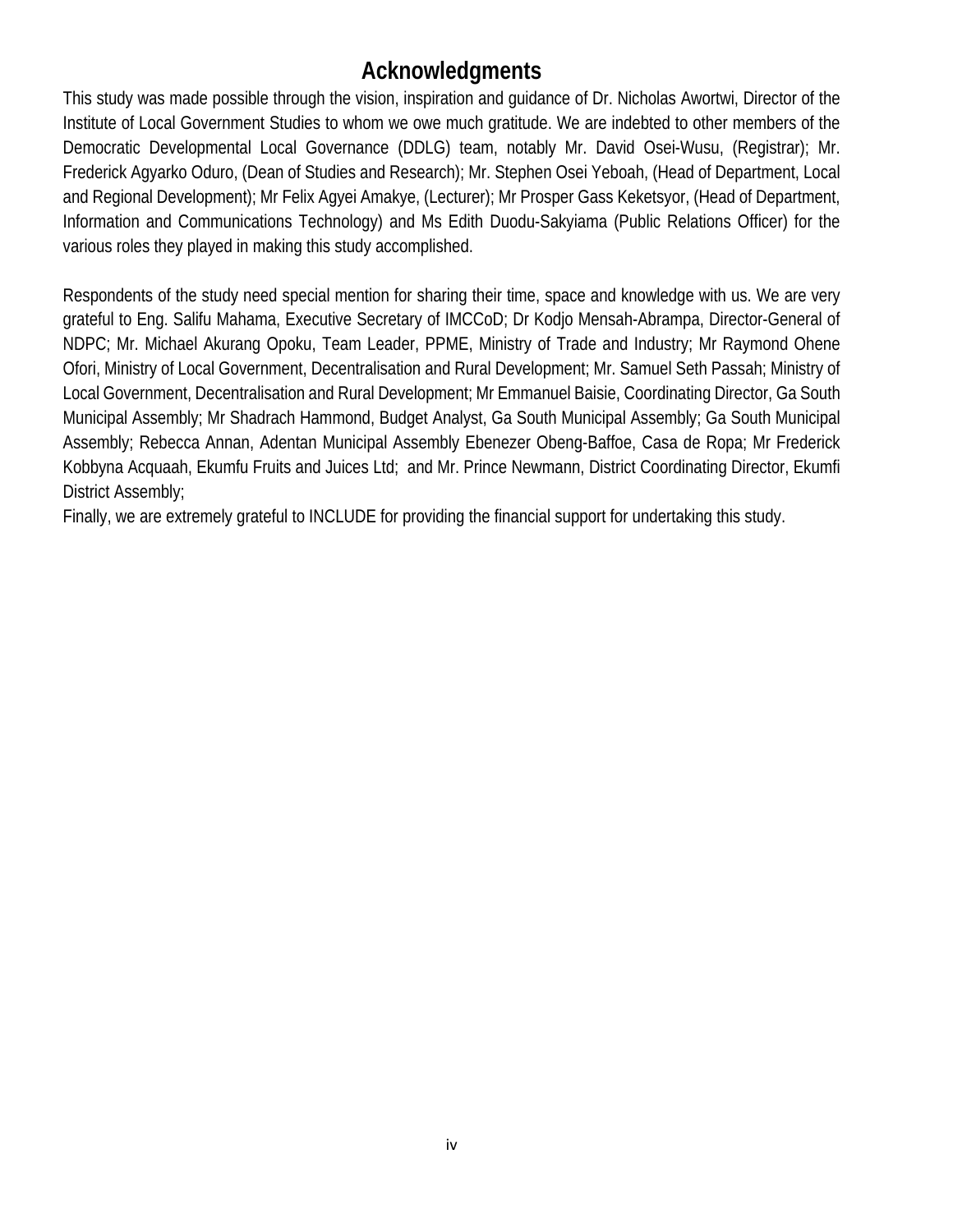### **Definition of Terms**

| Term                       | <b>Definition</b>                                                                                                                                                                               |
|----------------------------|-------------------------------------------------------------------------------------------------------------------------------------------------------------------------------------------------|
| <b>District Assemblies</b> | Local government units in Ghana constituting the highest political                                                                                                                              |
|                            | authority and responsible for the overall development of a district                                                                                                                             |
| Local Economic Development | A development strategy that hinges on the use of local resources to<br>create goods and services, employment and income growth within a<br>geographical area.                                   |
| Local Industrial Policy    | A deliberate intervention by government that seeks to establish<br>industries in communities with the aim of transforming the local<br>economy and improving the quality of life of the people. |
| <b>Promoters</b>           | Investors at the district level who are willing to enrol on the One District<br>One Factory initiative.                                                                                         |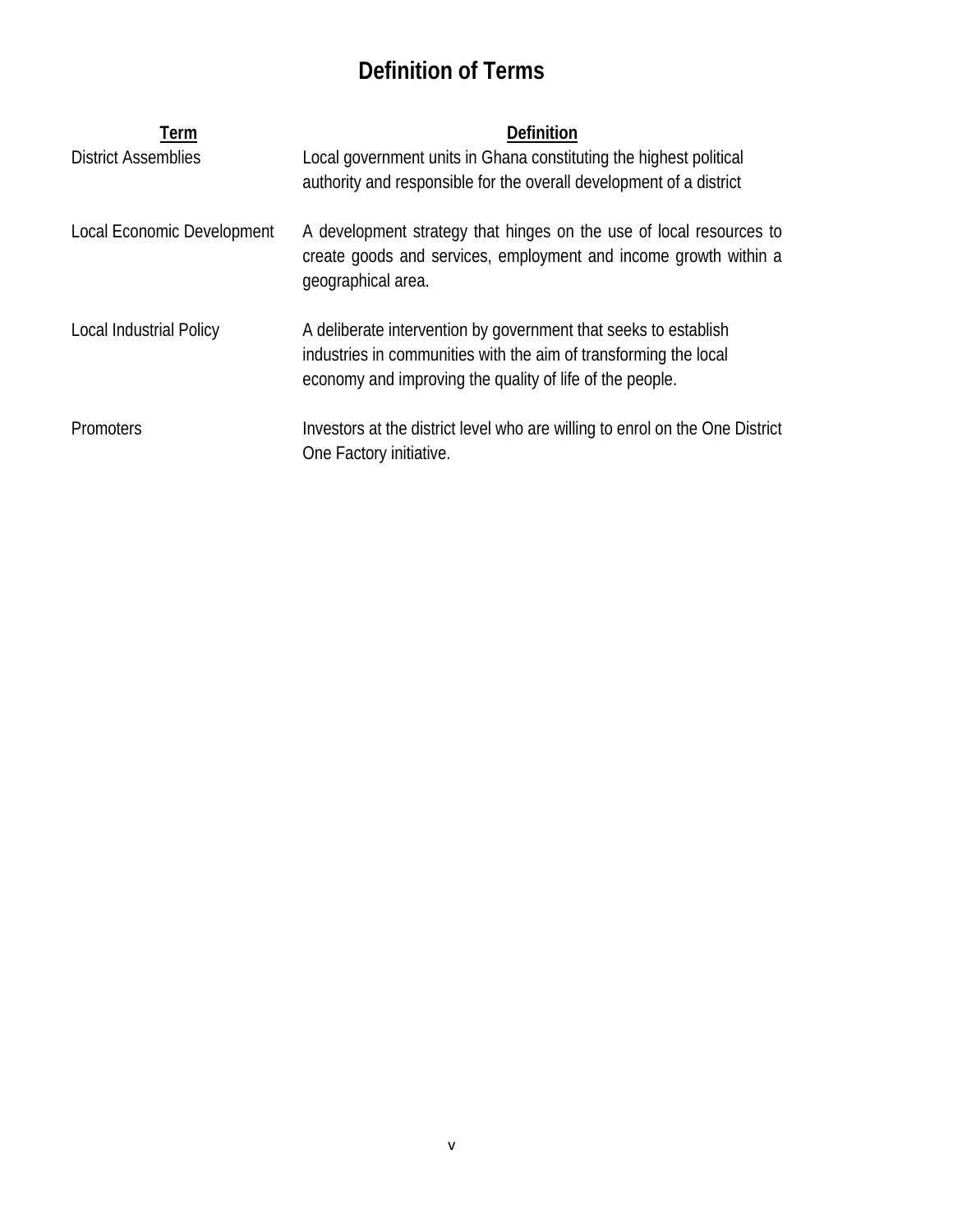### **Executive Summary**

Industrial policy is receiving growing interest among development practitioners in recent times. This is not surprising as deliberate and targeted government interventions have accompanied the growth paths of many developed nations and have helped many developing nations to transition to developed ones. Proponents of Industrial Policy argue that it is the only paradigm that delivers real economic growth and transformation.

Ghana has implemented many development policies and strategies aimed at promoting economic transformation. Implementation of strategies such as import substitution industrialisation strategy, liberalized industrialisation strategy and an industrial architecture based on value added processing have all not yielded the desired out comes in terms of significantly reducing poverty and fostering economic transformation.

Ghana's current decentralisation policy makes district assemblies responsible for the overall development of their jurisdictions. District assemblies are subsequently mandated to promote local economic development (LED) strategies to bring about improvement in the quality of life of the people. The implementation of local economic development has also not achieved the desired results due to a myriad of issues including lack of commitment on the part of district assemblies; little integration of the LED process into the local level planning processes; inadequate financial resources; lack of coordination between local government institutions; and poor infrastructure and market accessibility. Since 2017, the Government of Ghana has been implementing the flagship One District One Factory (1D1F) initiative which seeks to set up at least one medium to large scale factory in each of the administrative districts of Ghana to create massive employment and add value to local resources.

This study set out to compare how 1D1F and LED initiatives are implemented at the local level taking into consideration the key determinants of collaboration, coordination, commitment, capacity, context-specificity, and communication (6 Cs). Other objectives of the study were to assess the extent of job creation and enterprise development intervention of 1D1F and LED; and also to determine the success factors and pitfalls in the implementation of the 1D1F initiative. The study conducted key informant interviews with purposively selected 1D1F companies, district assemblies and some key state stakeholders.

It emerged from the study that key industrial policy success factors of collaboration, coordination, commitment, capacity, context-specificity, and communication and feedback mechanisms (the 6 Cs) to a large extent are reflected in the implementation of the 1D1F initiative more than in the LED initiatives of district assemblies. These factors have, to a large extent, contributed to the success of the 1D1F local industrial policy. Also, the show commitment by top level (political) leadership towards the implementation of policy can greatly influence state and even non-state institutions to be more proactive in the performance of their roles in ensuring the success of the policy. In addition, entrepreneurs access to cheaper financing options is important for the success of local industrial policies. Also, the use of local resources in production, especially in agro-processing, promotes local job creation.

Finally, the study recommends the deepening of coordination at the district level. It also recommends that district assemblies adopt a "One Area, One Product" (1A1P) strategy where they lead, coordinate and facilitate the development of viable local products from the sub-districts and local communities for the implementation of their LED initiatives.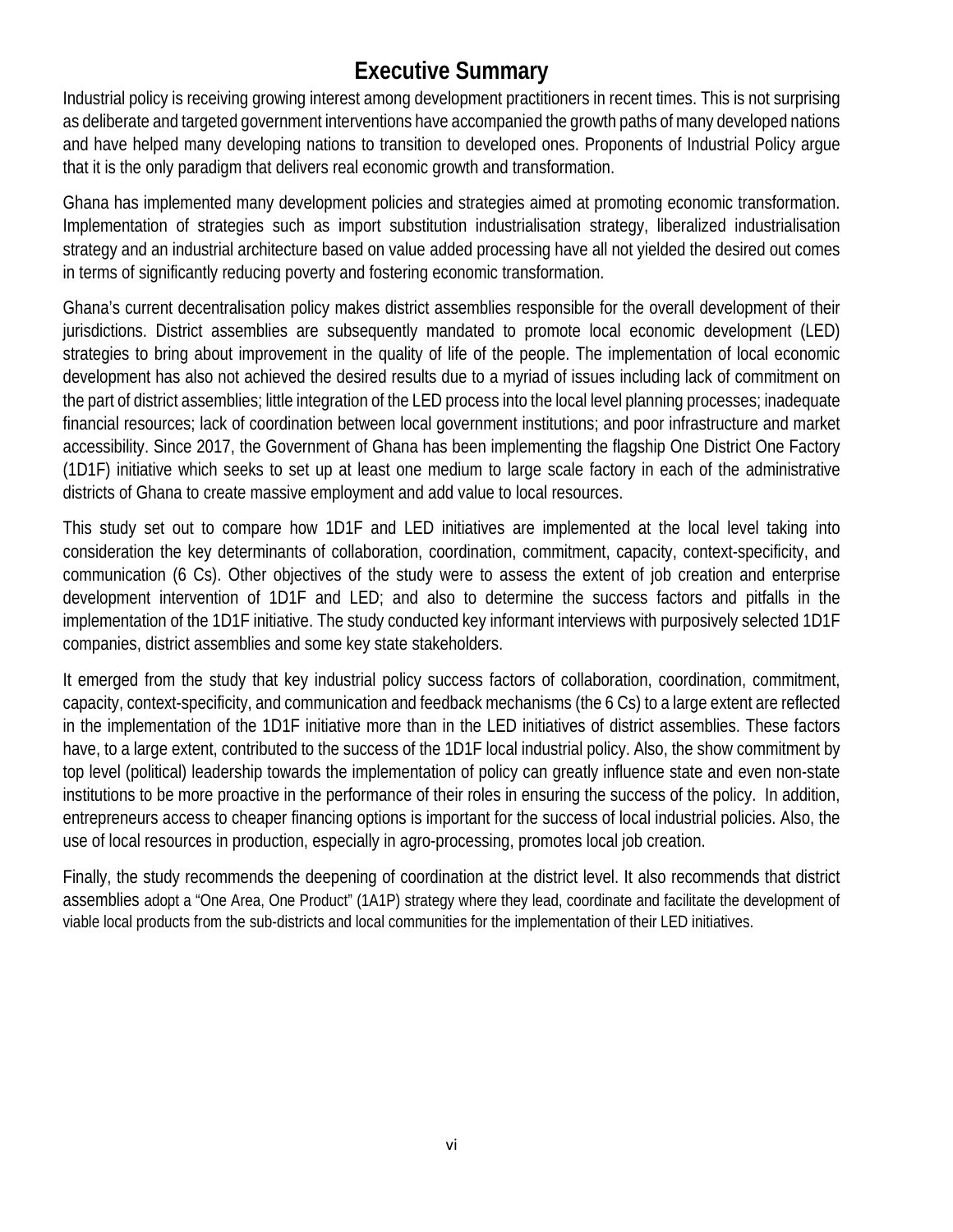### **SECTION 1: INTRODUCTION**

### **1.1 About the report**

This document presents the report of an empirical study commissioned by the Director of the Institute of Local Government Studies, Dr. Nicholas Awortwi, following a synthesis of literature on industrial policy for local economic transformation. The study forms part of the Institute's objective of using research and practice to inform policy development and implementation in Ghana's local governance arena. The study compared the implementation of the One-District-One-Factory local industrial policy and local economic development initiatives of district assemblies. It analysed the success factors as well as the pitfalls of implementing 1D1F and LED in Ghana.

### **1.2 Background to the study**

The quest for economic transformation has led countries to explore various development options over time. In recent times however, industrial policy is receiving growing interest among development practitioners as a result of the international financial crisis of 2008-2010 and the success of many East Asian economies, most recently China (DCED, 2017, Wade, 2015, Khan, n.d.). This is not surprising as deliberate and targeted government interventions have accompanied the growth paths of many developed nations and have helped lifted many underdeveloped nations into developed ones. Indeed, industrial policies aim to speed up the process of economic transformation. The literature shows that industrial policies have played critical roles in the economic success stories of many developed countries and that a number of Asian countries achieved significant growth accelerations and became so successful in developing their competitiveness because of vigorous state support and industrial policies (Khan n.d.; Dosi, Cimoli & Stiglitz, 2009). Industrial Policy has been argued to be the only paradigm that delivers real economic growth and transformation (DCED, 2017).

Ghana like many other developing countries, has since independence implemented a number of development policies and strategies aimed at fostering economic transformation and ultimately

improving the standard of living of its people. An initial attempt in the 1960s to diversify the economy through import-substitution industries (ISI) was a complete failure because of political patronage and inefficient management (Vondee-Awortwi, 2017). Since then the policy drive towards structural transformation has been weak and inconsistent. In fact, three major industrialisation strategies have been pursued since independence. These are an inward overprotected import substitution industrialisation strategy (1965- 83), an outward liberalized industrialisation strategy (1984-2000), and since 2001, an industrial architecture based on value added processing of Ghana's natural resource endowments through a private sector-led accelerated industrial development strategy (Ackah, Adjasi & Turkson, 2016). With all these efforts, the aims of reducing poverty and fostering economic transformation have still not been realized. Some of the reasons for the failures according to authors such as Tsikata (2007) and Wunsch (2014), is "crisis of governance" in particular centralization, implementation bottlenecks and lack of institutional coordination. The country embarked on a new decentralisation agenda in 1988 and subsequently created district assemblies as the key development agents at the local level. District assemblies have since implemented many development programmes and initiatives, including a five-year local economic development (LED) policy from 2014 to 2018 in their attempt to speed up development. These efforts have been ineffective due to challenges such as lack of commitment on the part of district assemblies; little integration of the LED process into the local level planning process; inadequate financial resources; lack of knowledge of the policy; lack of coordination between local government institutions; poor infrastructure and market accessibility; inadequate technical personnel; improper targeting of beneficiaries and lack of capacity to monitor and evaluate the impact of the programmes (Larnyoh, 2019; Oduro-Ofori, 2016; Mensah, Bawole, & Ahenkan, 2013). Since 2017, the Government of Ghana has implemented widereaching initiatives to support local industries within the framework of a diversified economy. Central to this agenda is the mobilisation of natural resources to produce high-value products for the export market

while also localizing manufacturing by developing new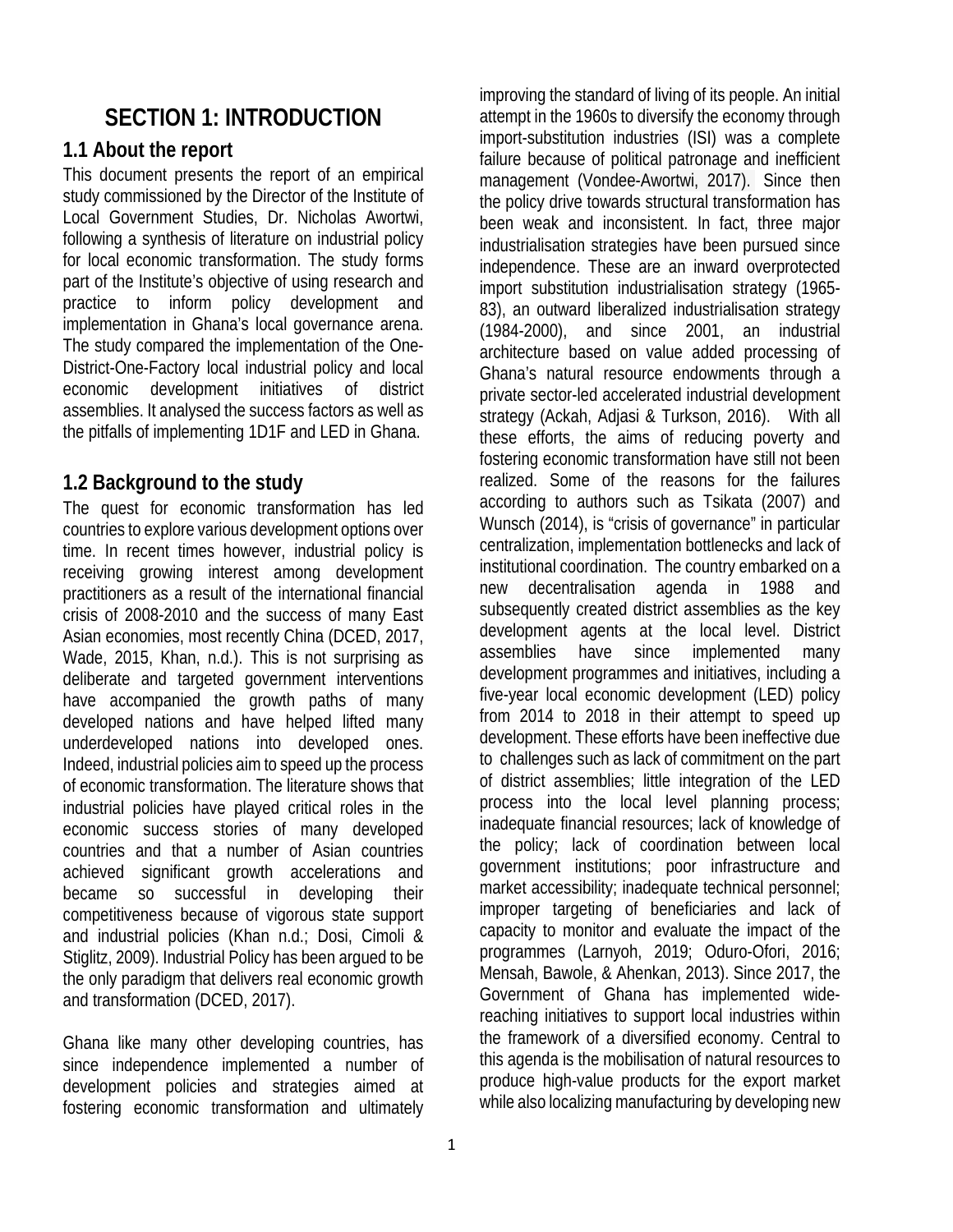factories, industrial parks and free zones. Industrialisation has become a core of state policy, with local manufactures receiving robust government support and benefits from several public and private initiatives since 2017 under a flagship initiative known as the "One District One Factory" (1D1F) programme. To avoid the implementation challenges of previous policies and initiatives requires that things are done differently.

### **1.3 Statement of the problem**

Ghana like many other developing countries, has since independence implemented a number of development policies and strategies aimed at fostering economic transformation and ultimately improving the standard of living of its people. Not much success has been achieved due to a number of challenges, in particular centralization, implementation bottlenecks and lack of institutional coordination. Since 2017, the Government of Ghana has implemented wide-reaching initiatives to support local industries within the framework of a diversified economy. Central to this agenda is the mobilisation of natural resources to produce high-value products for the export market while also localizing manufacturing by developing new factories, industrial parks and free zones. Industrialisation has become a core of state policy, with local manufactures receiving robust government support and benefits from public and private initiatives since 2017 under a flagship initiative known as the "One District One Factory" (1D1F) programme. On the other hand, district assemblies have been local economic development initiatives aimed at creating job opportunities and improving on the living conditions of people. Studies such as Tsikata (2007), Wunsch (2014), Vondee-Awortwi, (2017), Larnyoh, (2019), Oduro-Ofori, (2016), and Mensah, Bawole, and Ahenkan, (2013) adequately enumerate the many challenges affecting the implementation of these initiatives. What has not been clearly explored is a comparative analysis of how 1D1F and LED promote local economic transformation; which this work seeks to address.

### **1.4 Objectives of the study**

Objectives of the study were:

- 1. To compare how 1D1F and LED initiatives are implemented in taking into consideration collaboration, coordination, commitment, capacity, context-specificity, and communication (6 Cs).
- 2. To assess the extent of job creation and enterprise development intervention of 1D1F and LED.
- 3. To determine the success factors and pitfalls in the implementation of the 1D1F and LED initiatives.

### **SECTION 2: LITERATURE REVIEW**

### **2.1 Industrial policy: meaning and rationale**

There is no consensus on the definition of industrial policy; the term means different things to different people (Evenett, 2003 as cited in Pack & Saggi, 2006). Industrial policy has been defined to be either "general" or "selective/targeted". Proponents of the "general" view argue that the state should concentrate on providing things like education, research and development, and infrastructure that provide enabling environment for businesses to thrive rather than trying to 'pick winners' by favouring particular industries or even firms. Darmer and Kuyper (2000), who belong to this view define industrial policy to mean the initiation and co-ordination of governmental initiatives to leverage upward the productivity and competitiveness of the whole economy and of particular industries in it. Similarly, Warwick (2013) defines industrial policy as "*any type of intervention* or government policy that attempts *to improve the business environment* or to alter the structure of *economic activity* toward sectors, *technologies or tasks* that are expected to offer better prospects for economic growth or *societal welfare*  than would occur in the absence of such intervention". Lütkenhorst *et al*. (2014) also describe industrial policy as any intentional measure taken by public authorities to steer the structure of an economy into a desired direction, irrespective of what that direction may be.

Proponents of the "selective/targeted" view have defined industrial policy to mean any type of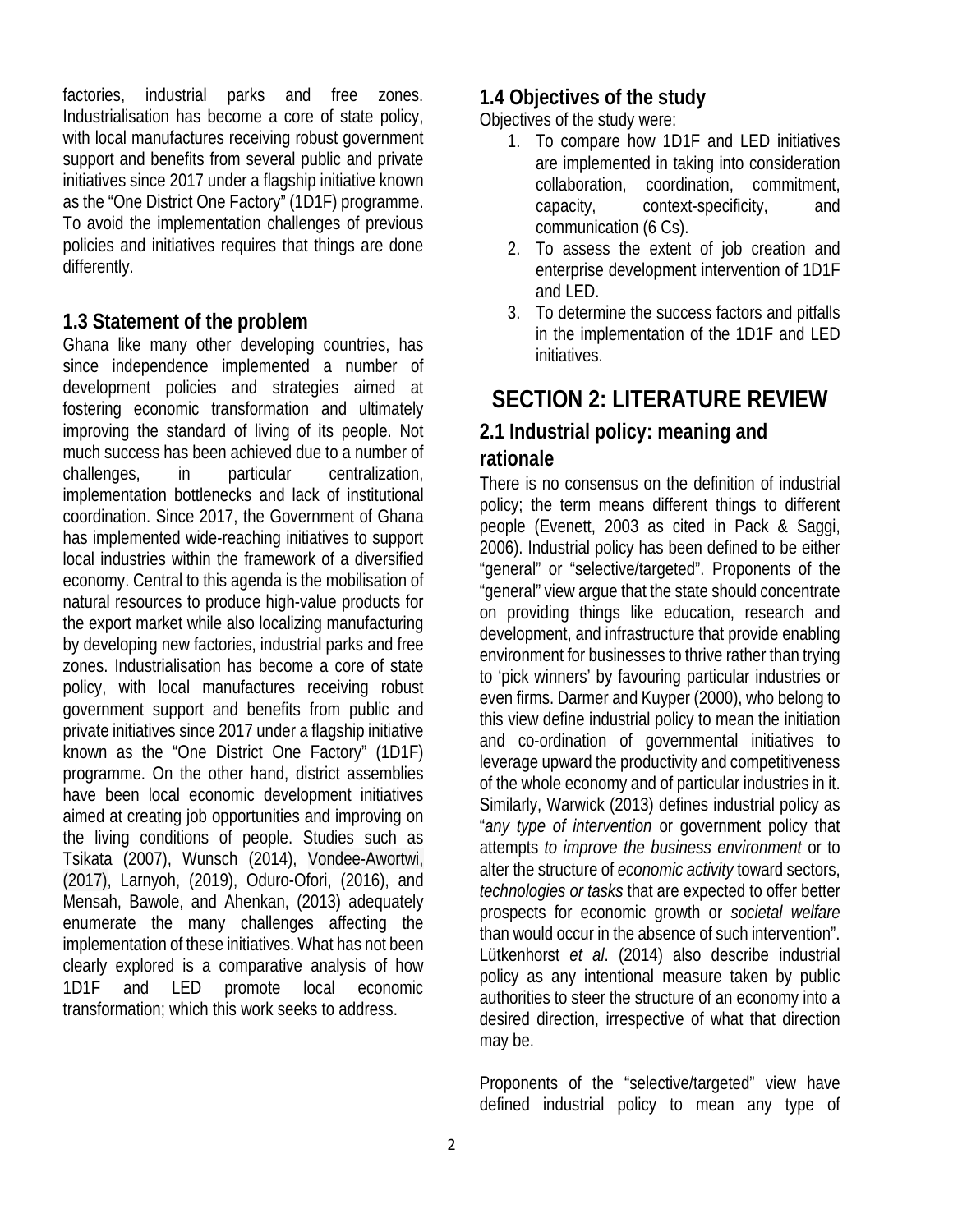intervention or government policy that is aimed at promoting a specific industry or sector to change the production structure of an economy to accelerate economic development (Pack & Saggi, 2006; UNCTAD 2009; Wade, 2015). Industrial policies are not necessarily aimed at promoting industrialisation, even though manufacturing is the most common target of industrial policies. Rodrik, (2004) argues that policies targeted at non-traditional agriculture or services qualify as much as incentives on manufactures.

The argument in favour of government policy intervention is based on the notion of market failures, whereby "a competitive market system does not yield the socially efficient outcome" (Pack & Saggi, 2006). Some economists have argued that, "governments have no business doing business" and that allowing the market system to operate freely will result in efficient allocation of resources. Instances of market failure have however rendered this view invalid. Pack and Saggi (2006); and Chang (2009) as cited in Altenburg (2011) identified coordination failure; dynamic scale economies and knowledge spill-overs; informational externalities; and environmental externalities as the failures of the market which justify selective intervention by government through industrial policy.

Dosi (1988) made it clear that it is important to acknowledge that industrial policies have always accompanied the growth process of rich countries and that, for this reason, they should be considered as a permanent feature of the 'constitution of markets' and an essential part of their functioning. Similarly, Landes (1970) asserts that, there is abundant historical evidence showing that all the current developed countries have widely adopted targeted government interventions in trade and industry during their catching-up process.

Undoubtedly, the rationale for implementing industrial policies is to bring about structural transformation of the economy. Studies indicate that a recent sign of successful industrialisation in Ethiopia and Rwanda illustrated that industrial policy could promote structural transformation from agricultural to nonagricultural sector in Africa (Oqubay 2015; Noman

and Stiglitz 2015; Dinh *et al*. 2012 as cited in Otsuka & Sugihara, 2019). The World Bank (2012) was specific in indicating that the reasons behind the rising interest in industrial policy include the general recognition of the importance of job creation in the developing world.

### **2.2 Key determinants of successful industrial policy**

Successful implementation of industrial policy does not happen in a vacuum; it is hinged on some core foundations which existing literature clearly outline to include collaboration; coordination; commitment; capacity; context-specificity; and communication and feedback mechanism (Page & Tarp, 2017; Pack & Saggi, 2006; ECA, 2015; Aryeetey & Owoo, 2016; Aiginger & Rodrik, 2020) Ample historical evidence shows that industrial policy does work when the right technologies and industries are supported and when appropriate combinations of policy measures are implemented (Dosi, Cimoli & Stiglitz, 2009).

#### **2.2.1 Collaboration**

Effective collaboration among stakeholders, especially between the public and private sector, is a bedrock to the successful implementation of industrial policy. Rodrik (2007) argues that a strategic collaboration between the private sector and the government is needed to uncover where the most significant obstacles to restructuring lie and what type of interventions are more likely to remove them. During the 1990s, Chile managed to become the largest exporter of farmed salmon in the world. It also became one of the main exporters of fresh and processed fruit and tomatoes. The success of these industries, according to ECA (2016), was actually a success story of industrial policy. Andreoni, (2013a) as cited in ECA (2016), emphasises that the success of the salmon industry in Chile was the result of collaboration between the government, public sector agencies, private sector firms and their associations, and even a foreign aid agency. ECA (2015) reports that Rwanda's industrial policy is designed by the Ministry of Trade and Industry, in close collaboration with the private sector and institutions such as the Rwanda Development Board. The government reportedly develops industrial policy in close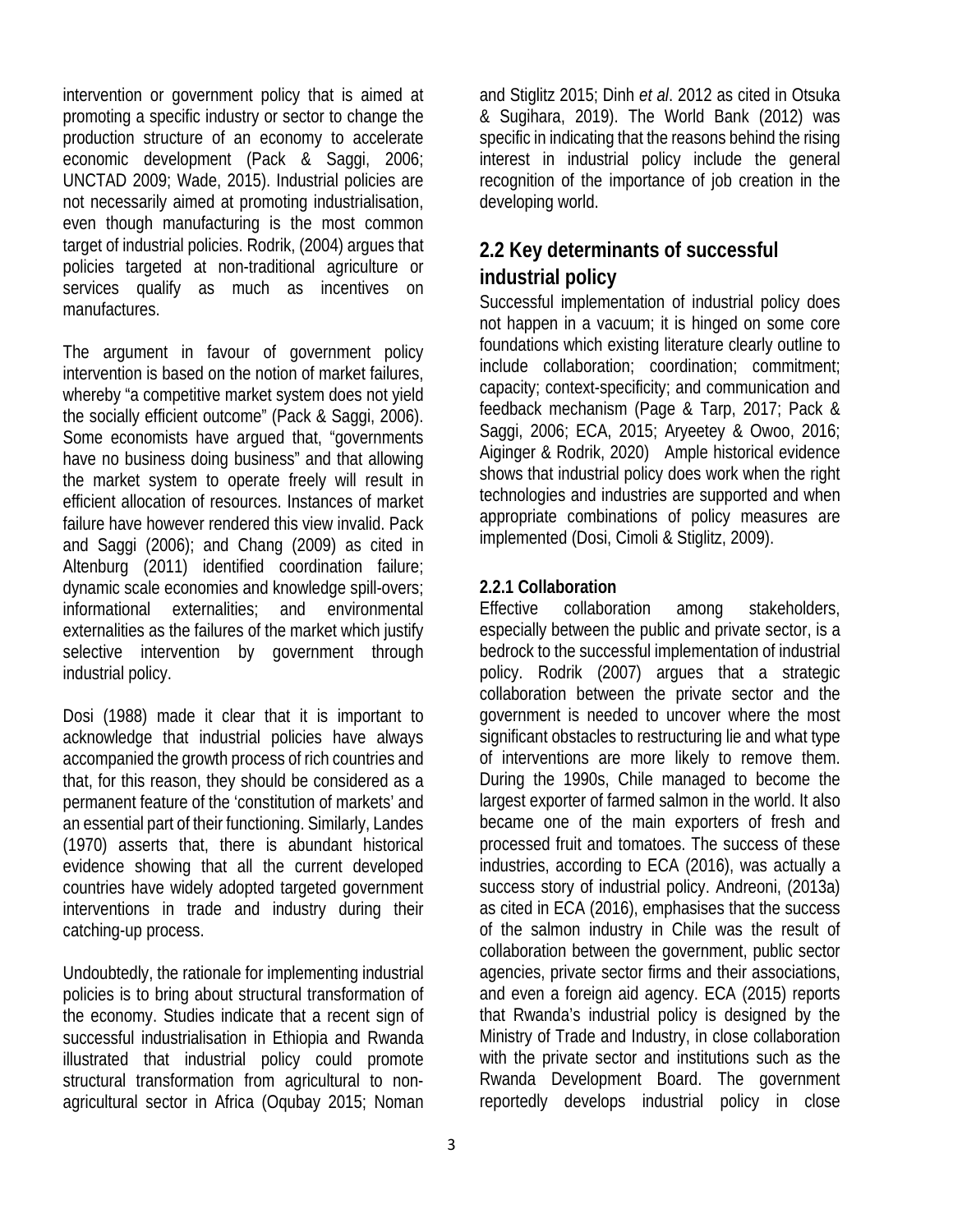consultation with the private sector, and this process has made it more responsive to business needs in recent years. Lessons from South Korea show that when State-Business Relations shifted from top-down planning in the 1960s and 1970s, where the government laid down plans that the private sector needed to adhere to, to one in the 1980s where horizontal collaboration between the private and public sector became the norm, started (or at least contributed to) a process that eventually led to South Korean firms becoming major global players (Kim 2011). Aryeetey and Owoo (2016) indicate that, existence of collaborative mechanisms between businesses and the state is more likely to lead to mutually beneficial outcomes in Ghana. It is worthy of note that, stakeholder identification, analysis and consultations are critical to achieving effective collaborations. An effective stakeholder analysis provides helpful insight into their legitimacy, affiliations, resourcefulness and opportunities to collaborate and engage on issues of economic development.

#### **2.2.2 Coordination**

Implementation of industrial policy goes beyond the ambits of just one ministry or agency; it involves several ministries and agencies of government. Effectively coordinating the activities of these ministries and agencies has a bearing on the success of the policy being implemented. ACET (2014) asserts that one of the biggest challenges that many Sub-Saharan countries face in promoting economic transformation is coordination within government to produce and implement realistic plans. ACET (2014) further argue that, coordination can be done effectively only by an agency whose authority is accepted by other ministers and by the staff in other ministries and agencies. They, therefore, consider the role of a central coordination agency essential. The relevance of a central coordination agency is further fortified by the need to deal with clientelistic tendencies or political patronage. Policy is distorted by the influence of formal or informal lobby groups on whose political support and campaign contributions politicians depend. The lobby for special favours, including notably tax and tariff exemptions can override declared government policy priorities and destabilise the expectations of other investors. A

critical role of the empowered coordination agency is to interrupt the circuits of influence that produce these effects (Altenburg & Lütkenhorst, 2015: 169; Schneider & Maxfield, 1997).

ACET (2014) provide typical examples of a central coordination agency. ACET (2016) indicates that the leading agencies were empowered to override the barriers that typically impede effective coordination across ministries, departments and agencies in developing countries. This muted the kind of coordination problems typically created by the use of ministerial appointments to reward the political loyalty of presidential allies. ECA (2015) also indicates that in Rwanda, the Industrial Development and Expert Council (IDEC) has been created to ensure coordination among the various actors shaping the country's industrial policy as well as to ensure that the private sector is closely involved in the process. IDEC brings together all the Ministries involved in the country's industrialisation:

The need for coordination is further fortified by the fact that many projects require simultaneous investments in order to be viable, and if these investments are made by independent agents then there is little guarantee that, acting in their own self-interest, each agent would choose to invest. In instances where investment decisions are interdependent, that is, investment A is contingent on investment B being made, coordination is required. (Pack & Saggi, 2006; Altenberg, 2011).

### **2.2.3 Commitment**

Commitment from high-level political leadership as well as consistent support for implementation is needed for industrial policy success. In Asian economies, ranging from Japan to Viet Nam, senior members of the political and government elite were publicly committed to a high level of engagement with the private sector. (World Bank, 1993; Page & Tarp, 2017). In China, party and government officials at all levels ranging from the national to the municipal are actively engaged in the industrial development agenda and they are judged on results achieved. Viet Nam gave its successful economic zone programme the highest level of political attention. In the cases of Indonesia, South Korea, Malaysia, and Singapore, the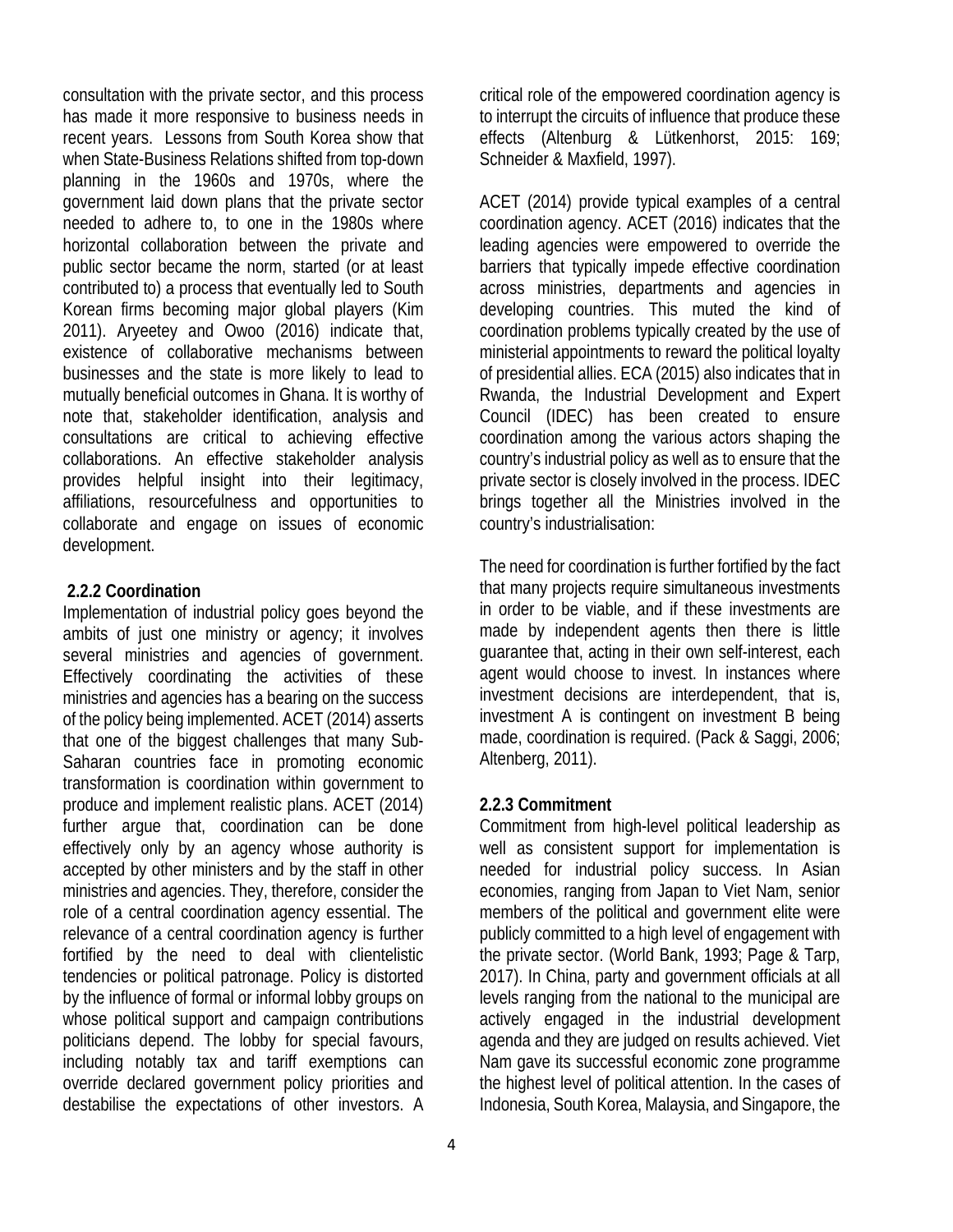champion was the head of state (World Bank 1993). The degree of commitment at the top is mirrored at lower levels of government in the extent of implementation. Ohno (2009) stresses the importance of a visionary top political leader who undertakes to galvanise such a national project with the support of a technocratic elite.

Ghana's unsuccessful implementation of industrial policies such as the Presidential Special Initiative (PSI) on Cassava has been attributed to a lack of commitment (Aryeetey & Owoo as cited in Page and Tarp, 2017). They assert that this may be symptomatic of a larger problem: there is the perception in Ghana that although the political elites have expressed strong rhetorical support for the private sector, there is not much actual commitment.

### **2.2.4 Capacity**

Overall implementing capacity of the state bureaucracy is an important factor for the implementation of industrial policies. The ECA (2011) emphasize that indeed, without the necessary government capacity, any type of government intervention is doomed to fail. This position remains valid irrespective of whatever policy the government is called upon to design: the (supposedly) marketfriendly policies or the more interventionist ones. Lall (1995) emphasizes that improving government capabilities should be the first objective. In a study of seven countries, Altenburg (2011) found that countries that effectively manage their industrial policies invested in their central state bureaucracy at an early stage. A defining characteristic of the East Asian deliberation councils was the high capacity of the bureaucracy charged with managing the process and with implementing decisions.

Besides individual and institutional competence or capacity, it is important to have in place an effective technology infrastructure which is invaluable for upgrading the competitive capabilities of industry (ECA, 2011). This is one of the main lessons from the experiences of East Asian governments, which provide a range of technological and information services to their enterprises. The capacity to stimulate firms' upgrading from low to high value-added stages or in technological terms, firms' catch up to the

technology frontier and eventually to leapfrog competitors is a dynamic pillar of industrial policy (Page & Tarp, 2017).

### **2.2.5 Context-specificity**

Context refers to the environment in which policy implementation unfolds. This comprises elements such as institutional arrangements, socioeconomic factors, governance framework, and existing policies, among others (Fullan, 2015). Context defines what an industrial policy is and what it should aim at. As alluded by Tegenu (2019), context differs from country to country and from time to time and such is the nature of industrial policy. Altenburg (2011) avers that, substantial differences exist among countries, in terms of the sophistication of the economy; natural resources endowment; geographical location; history; and capabilities and development orientation of political actors. Industrial policies have a high degree of context-specificity. Instruments that have been effective in one context will not necessarily work in others. There may be synergies with, or divergence from other government policies or strategies which may result in complexities that can affect the success of the policy. As a result of this, policies and strategies of governments try to reflect the differences in terms of geography, history, economic and distinct preferences and power constellations among interest groups. The distinguishing characteristic of more successful policies was that they identified and targeted the most important problems, and the policy solutions were implementable and enforceable in particular political and institutional contexts. (Khan, n.d.)

### **2.2.6 Communication and feedback mechanism**

The importance of continuous dialogue and exchange of information among partners for the purposes of accountability and feedback on progress cannot be overemphasised. It is important to have in place an effective system of communication of policies, strategies, and outputs/outcomes of implementation. As Page and Tarp (2017) observed, feedback on outcomes, such as the rate of growth of jobs or exports, was an essential element of the Asian industrial policy process and an important means of building accountability. In China, local governments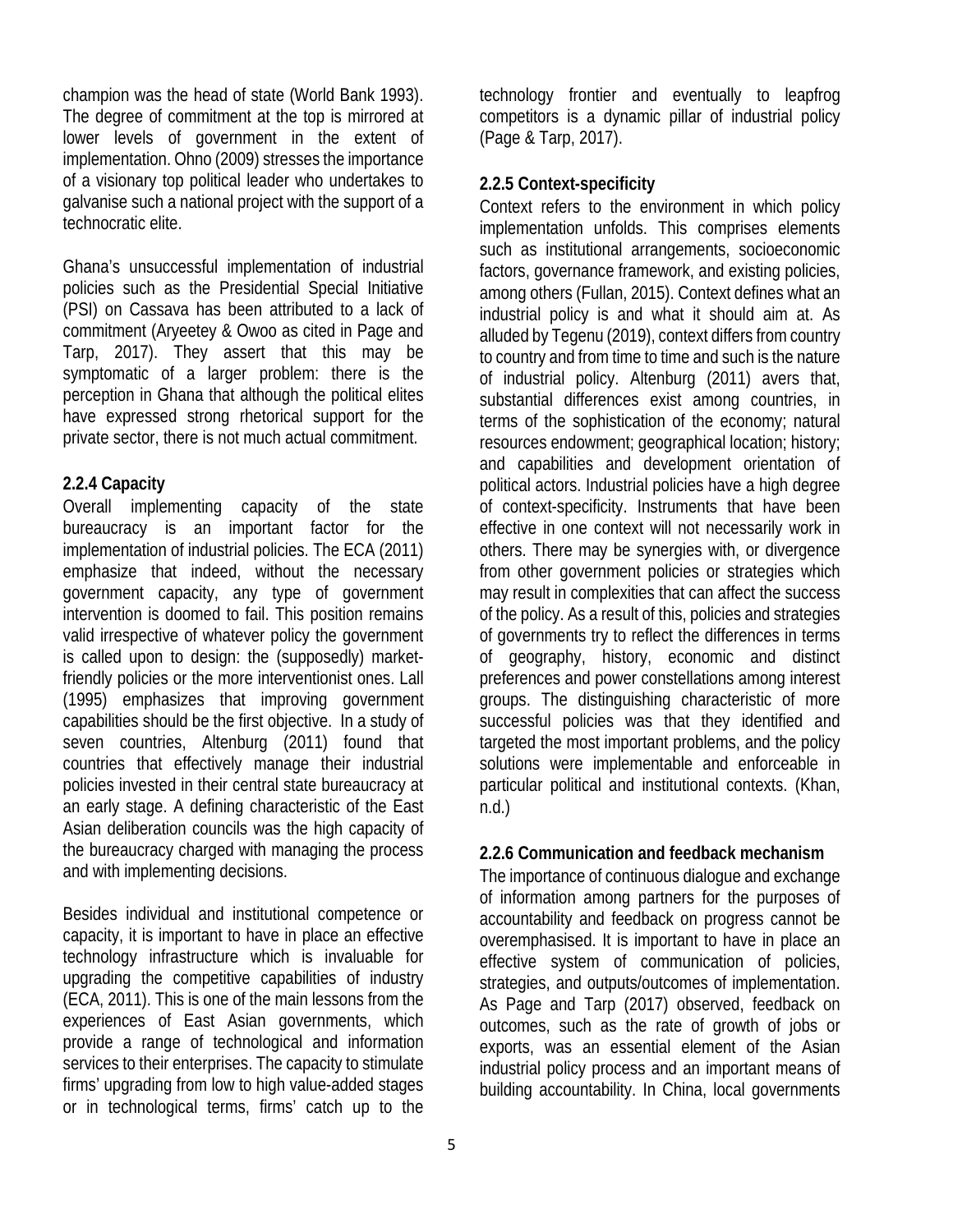(prefectures, counties, townships, and villages) are directly connected to industrial clusters. By focusing on individual clusters and communicating frequently with local entrepreneurs, local governments were able to devise policies targeting specific constraints to industrial development. A major benefit of communicating outcomes is that it fosters institutional learning. ECA (2015) asserts that in Rwanda, RDB, the agency in charge of supporting private sector development in the country, is quite a unique institution, in that its CEO is the only non-minister that is also a member of the cabinet and reports directly to the President. This way, the government and all the ministries are up-to-date with progresses and investments in the country's private sector.

#### **2.2.7 Other success factors**

Besides the factors discussed above, Lall (2003) identifies three features of the East Asian model made it successful as follows: government provision of stable and predictable incentive frameworks; strong dialogue with the private sector; and use of import substitution and export promotion policies simultaneously. It is also obvious from the Japanese development model of "one village one product" (OVOP) and its variants in several other countries that, programmes to mobilize local human and material resources for value-added activities to create marketable goods and services, and providing financing and marketing assistance have resulted in significant transformation of local economies (Yeboah, Larnyoh & Awortwi, 2021).

### **2.3 Ghana's efforts at economic transformation since independence**

Since independence, Ghana has developed and implemented a number of policies and strategies aimed at achieving economic transformation. These include the Seven-Year Development Plan, 1963- 1970, the Economic Recovery Programme (ERP), 1983 which resulted in the Structural Adjustment Programme (SAP),1987, the Ghana Regional Appropriate Technology Industrial Service (GRATIS) project, 1987, Vision 2020, 1996-2020, the Millennium Development Goals (MDGs), 2000, President's Special Initiatives (PSIs) on garment and textiles and agriculture (Cassava and oil palm), 2001-2007,

Ghana Poverty Reduction Strategy (GPRS 1), 2003- 2005, Growth and Poverty Reduction Strategy (GPRS 2), 2006-2009, the Ghana Shared Growth and Development Agenda (GSGDAI), 2010-2013, GSGDA II, 2014-2017; among others (Ayee, 2007:15; Ninsin, 2007:98; Amoako-Tuffour and Armah, 2008:4- 7; Mensah et.al. 2013, Mensah et.al. 2017; Agbevade, 2018). These efforts seem inadequate in addressing the economic challenges of the country as evidenced in high levels of poverty and unemployment (Larnyoh, 2019).

The country developed an Industrial Policy in 2010, which document was set within the context of the country's long-term strategic vision of achieving middle-income status by 2020, through transformation into an industry-driven economy capable of delivering decent jobs with widespread, equitable and sustainable growth and development. The Policy provides clear and transparent guidelines for the implementation of Government's industrial development agenda, with particular respect to the growth, diversification, upgrading and competitiveness of Ghana's manufacturing sector. It specifically seeks to address an array of challenges faced by the manufacturing sector that affect production capacity, productivity and product quality. The key development objectives of the Policy are to:

- 1. expand productive employment in the manufacturing sector
- 2. expand technological capacity in the manufacturing sector
- 3. promote agro-based industrial development
- 4. promote spatial distribution of industries in order to achieve reduction in poverty and income inequalities

The Policy recognises that spatial distribution of industries is critical for achieving government's strategic objective of widespread job creation and economic development in deprived areas. In order to achieve this crucial objective, the government will:

■ encourage the development of Regional and District Industrial Estates, Logistic Parks and Incubators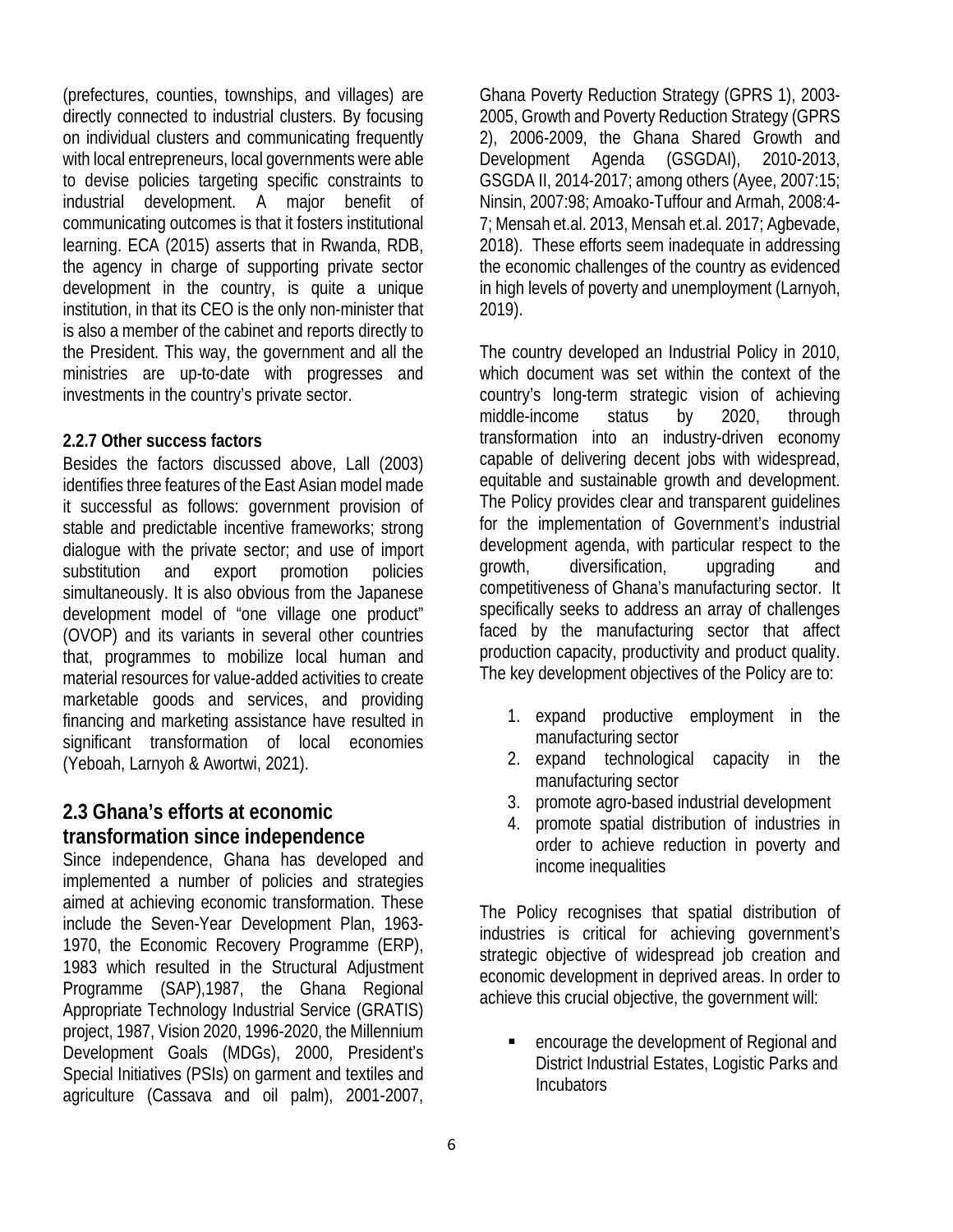- **Collaborate with the private sector to develop** cluster initiatives for SMEs.
- enhance incentive schemes for industries to locate in rural areas.
- **EXECOUTAGE MMDAS to give special attention** to industry in their development plans.
- **Incorporate financing for strategic** interventions into the annual budget
- **Develop criteria and quidelines, including** entry and exit strategies, for government intervention in industry
- Direct a percentage of the proposed Industrial Development Fund to support strategic interventions in industry.
- Use public procurement regulations and practices to support strategic interventions.

Since 2017, the Government of Ghana has implemented wide-reaching initiatives to support local industries within the framework of a diversified economy. Central to this agenda is the mobilisation of natural resources to produce high-value products for the export market while also localizing manufacturing by developing new factories, industrial parks and free zones. Industrialisation has become a core of state policy, with local manufactures receiving robust government support and benefits from several public and private initiatives since 2017 under a flagship initiative known as the "One District One Factory" (1D1F) programme.

The *"One District One Factory"* initiative is a key component of the industrial transformation agenda of the current New Patriotic Party Government. The initiative evolved from the District Industrialisation Programme (DIP) of the Ministry of Trade (MoTI) which sought to set up at least one medium to large scale factory in each of the administrative districts of Ghana. It forms part of the MoTI's 10-point Industrial Transformation Agenda which seeks to expand the manufacturing sector, reduce unemployment and accelerate socio-economic development. The agenda is as follows:

- 1. National industrial revitalization programme (stimulus package)
- 2. One District One Factory (decentralizing industrial development)
- 3. Development of strategic anchor industries (towards diversifying the economy)
- 4. Establishment of industrial parks in all regions
- 5. Development of small and medium-scale enterprises (SMEs)
- 6. Export development programme
- 7. Enhancing domestic retail infrastructure
- 8. Improving the business environment through regulatory reforms
- 9. Industrial sub-contracting exchange
- 10. Improving public-private sector dialogue.

Specific programmes and initiatives, notably the One District, One Factory (1D1F), have been implemented as part of the 10-point agenda with a view to decentralizing manufacturing, support the development of local value chains, diversifying the economy and reducing reliance on imports. Central to the 1D1F industrialisation agenda is the mobilisation of local resources to produce high-value products for the export market, while also localizing manufacturing by developing new factories, industrial parks and free zones.

There are five strategic objectives for the DIP (1D1F). These are:

- To create massive employment, particularly for the youth in rural and peri-urban communities, and thereby improve income levels and standard of living, as well as reduce rural-urban migration.
- To add value to the natural resources of each district and exploit the economic potential of each district based on its comparative advantage.
- To ensure an even and spatial spread of industries and thereby stimulate economic activity in different parts of the country.
- To enhance the production of local substitutes for imported goods and thereby conserve scarce foreign exchange.
- To promote exports and increase foreign exchange earnings.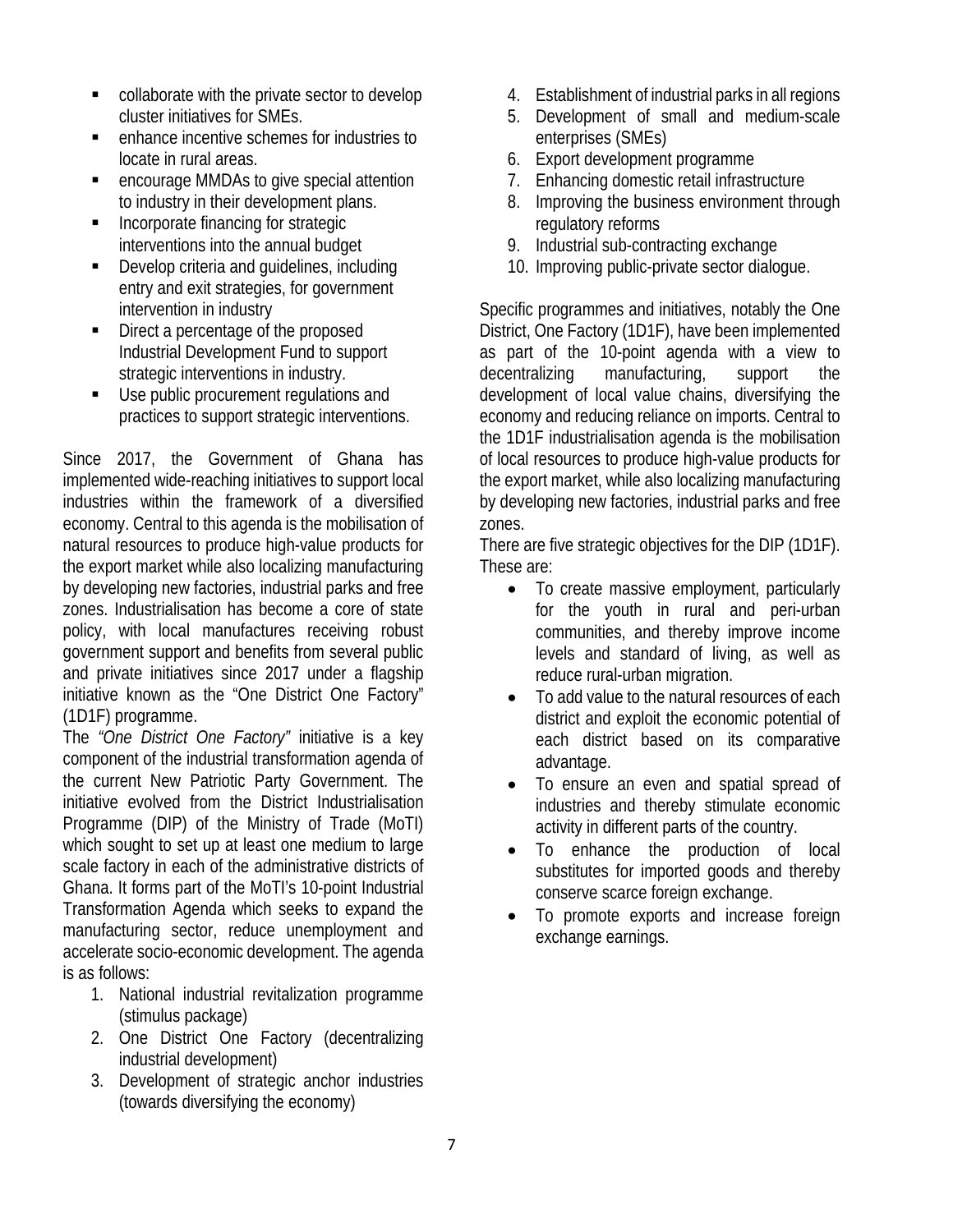As of October 2021, a total of 278 1D1F projects covering 134 Districts were at various stages of implementation. These include 106 in operation, 148 under construction, and 24 pipeline projects (Minister of Trade and Industry, 2021). The Minister indicated that a total of 2.69 billion Ghana Cedis had been granted as loans by financial institutions to finance 1D1F companies; and that Government had granted interest payment subsidy of 269 million Ghana Cedis. On employment, the Minister indicated that a total of 150,975 direct and indirect jobs had been created through the 1D1F initiative.

Table 1 shows the regional distribution of 1D1F projects as of October 2021.

| No.            | <b>REGION</b>        | NO. OF<br><b>DISTRICTS</b><br><b>PER REGION</b> | <b>NO. OF 1D1F</b><br><b>PROJECTS</b><br><b>PER</b><br><b>REGION</b> | NO. OF<br><b>DISTRICTS</b><br>WITH 1D1F<br><b>PROJECTS</b> | NO. OF<br><b>DISTRICTS</b><br>YET TO BE<br><b>COVERED</b> |
|----------------|----------------------|-------------------------------------------------|----------------------------------------------------------------------|------------------------------------------------------------|-----------------------------------------------------------|
| $\mathbf{1}$   | Ashanti              | 43                                              | 54                                                                   | 24                                                         | 19                                                        |
| $\overline{2}$ | Eastern              | 33                                              | 37                                                                   | 16                                                         | 17                                                        |
| 3              | Greater Accra        | 29                                              | 76                                                                   | 19                                                         | 10                                                        |
| 4              | Central              | 22                                              | 19                                                                   | 15                                                         | $\overline{7}$                                            |
| 5              | Volta                | 18                                              | 13                                                                   | 8                                                          | 10                                                        |
| 6              | Northern             | 16                                              | 6                                                                    | 4                                                          | 12                                                        |
| $\overline{7}$ | Upper east           | 15                                              | $\overline{7}$                                                       | 6                                                          | 9                                                         |
| 8              | Western              | 14                                              | 11                                                                   | 9                                                          | 5                                                         |
| 9              | <b>Bono</b>          | 12                                              | 19                                                                   | 8                                                          | $\overline{4}$                                            |
| 10             | <b>Bono East</b>     | 11                                              | 10                                                                   | $\overline{4}$                                             | $\overline{7}$                                            |
| 11             | <b>Upper West</b>    | 11                                              | 6                                                                    | $\overline{4}$                                             | $\overline{7}$                                            |
| 12             | <b>Western North</b> | 9                                               | 5                                                                    | $\overline{4}$                                             | 5                                                         |
| 13             | Oti                  | 8                                               | 3                                                                    | 3                                                          | 5                                                         |
| 14             | Savanna              | $\overline{1}$                                  | $\overline{4}$                                                       | $\overline{4}$                                             | 3                                                         |
| 15             | Ahafo                | 6                                               | 5                                                                    | 3                                                          | $\overline{3}$                                            |
| 16             | North East           | 6                                               | 3                                                                    | 3                                                          | $\overline{3}$                                            |
|                | Total                | 260                                             | 278                                                                  | 134                                                        | 126                                                       |

|  |  | Table 1: Regional Distribution of 1D1F Projects as of October 2021 |
|--|--|--------------------------------------------------------------------|
|--|--|--------------------------------------------------------------------|

*Source: Ministry of Trade and Industry, 2021.*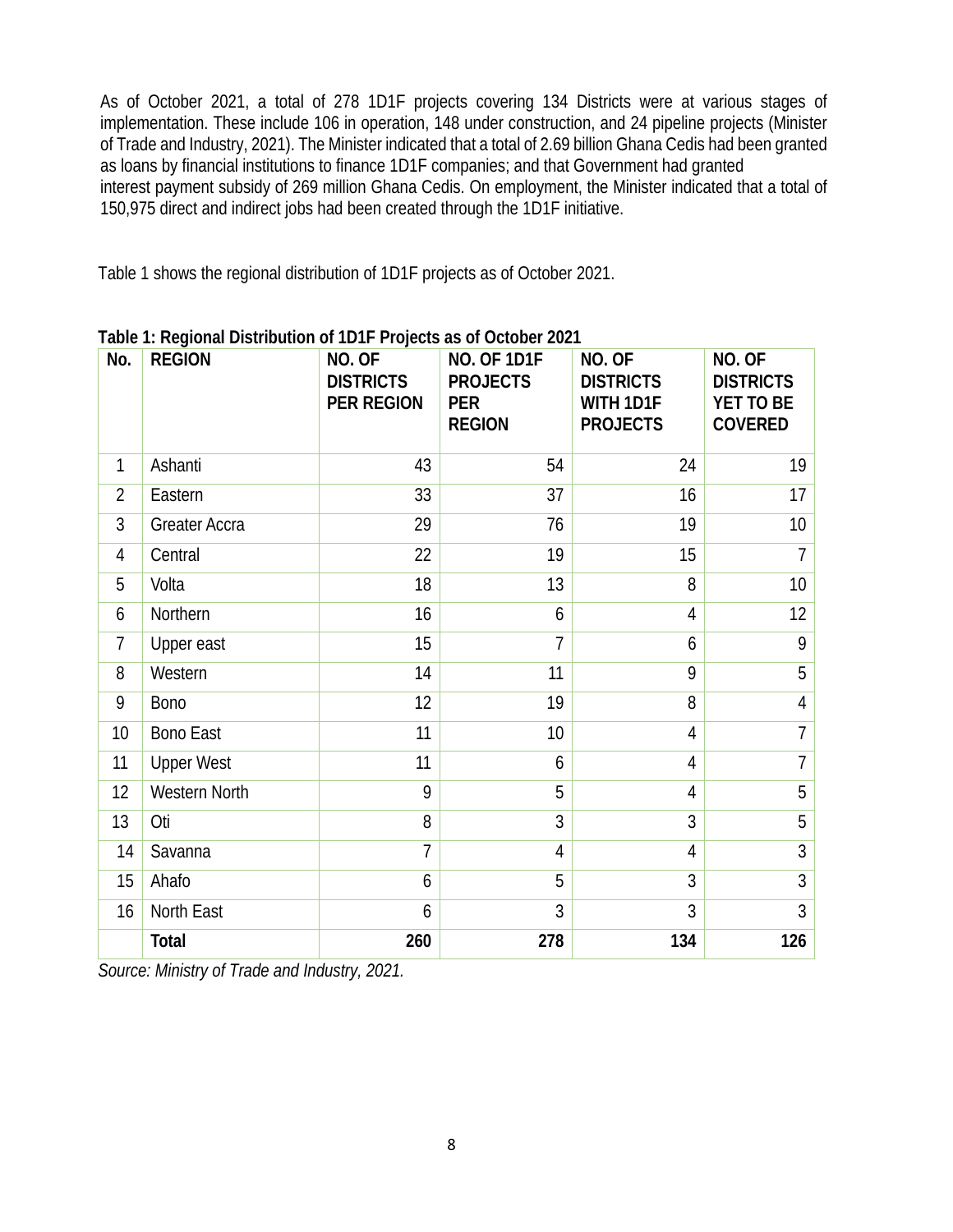### **2.4 Decentralisation policy and local economic development in Ghana**

Ghana embarked on major reforms to decentralise some administrative functions and decision-making powers of the central government to sub-national governments in 1988. Section 240(1) of the 1992 Republican Constitution provides that, Ghana shall have a system of local government and administration which shall, as far as practicable, be decentralised. A key feature of Ghana's decentralisation programme is the establishment of Metropolitan, Municipal and District Assemblies (MMDAs) as the highest political authority in the district with deliberative, executive and legislative powers. Both the Local Government Act 462 of 1993 and its successor, the Local Governance Act 936 of 2016, place the responsibility of local economic development on the shoulders of MMDAs. Indeed, section 12(1)(b) of Act 936 charges MMDAs to promote local economic development. This mandate goes to the very heart of decentralisation practice since it is aimed at bringing development to the doorstep of people.

The importance of Local Economic Development is reflected in the country's Decentralisation Policy and Strategy (2020-2024) document which aims to deepen local democracy and economic transformation. One of the thematic thrusts of the policy is Local Economic Development. The policy defines Local Economic Development as *"galvanising and stimulating citizens to participate in entrepreneurial ventures to promote micro, small and medium scale enterprises to create sustainable employment where District Assemblies provide the favourable and enabling business environment for growth."* This policy thrust seeks to create an enabling environment for income growth, sustained business development and the creation of decent jobs by making LED planning and implementation more inclusive and an integral part of decentralised planning. The relevant activities here include:

- $\checkmark$  strengthening LED related institutional structures,
- $\checkmark$  identification and marketing of local resource endowments,
- $\checkmark$  adding value to local resources for export (locally across regions and abroad),
- $\checkmark$  improving the capacities of the main actors, especially women and youth, and
- $\checkmark$  building an eco-system of support services including Public-Private Partnerships (PPPs) for job creation.

Expected outcomes from undertaking these activities are the growth of locally-owned businesses at the MMDA level; and increased LED services provided by MMDAs in response to the needs of the local business community. Thus, the intent of the National Decentralisation Policy and Strategy (2020-2024) as far as LED is concerned is to build the economic capacity of the local economy to improve the quality of life of the people.

### **2.5 Analytical framework**

The conceptual framework underlying this study is presented in Figure 1. This framework identifies the key stakeholders in local industrial policy implementation, key determinants of industrial policy success, as well as the expected outputs and outcomes of local industrial policy. The primary stakeholders comprise the central government, local governments, and the private sector enterprises. Other stakeholders include traditional authorities, civil society organisations, development partners and community members.

Central Government is the source of policy for economic transformation. Through its various ministries, departments and agencies, Central Government shapes the economic landscape of the country by developing and implementing policies and programmes. Currently, the 1D1F initiative is being implemented by the central government the Ministry of Trade and Industry, and a 1D1F Secretariat which operates directly under the Office of the President.

Local Governments comprise of Metropolitan, Municipal and District Assemblies (MMDAs). According to section 12(3)(b) of the Local Governance Act 936, MMDAs are responsible for the formulation and execution of plans, programmes and strategies for the effective mobilisation of the resources necessary for the overall development of the district. The reality, however, is that, almost all MMDAs in the country are unable to mobilise adequate resources to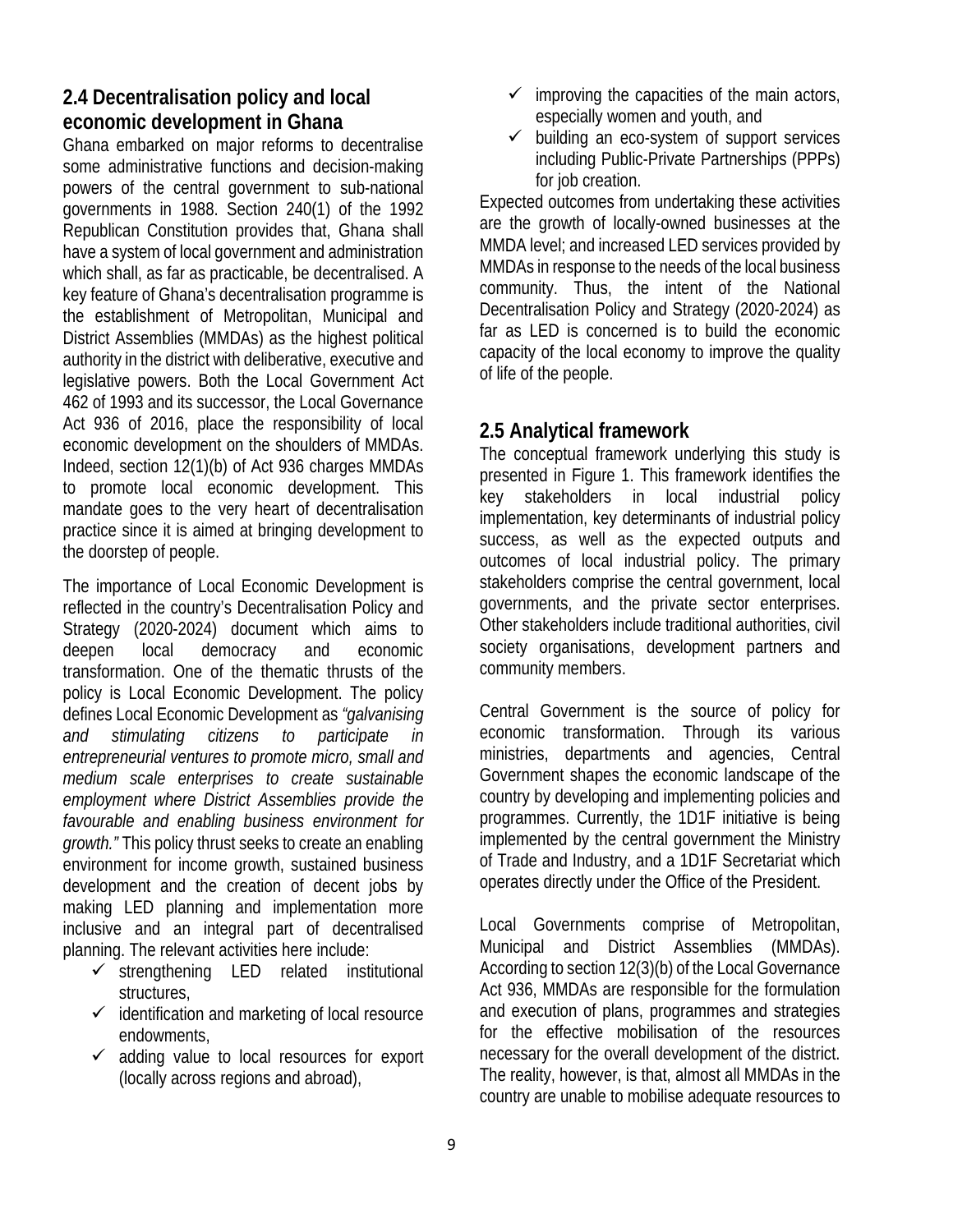implement their development plans and hence depend heavily on central government transfers. On their own accord, MMDAs have not been able to form partnerships to implement transformational initiatives such as the 1D1F, which require high financial outlays.

Another stakeholder in the partnership is the private sector business firms. This sector is highly diverse. It ranges from individual enterprises at the micro-level, to big multinational corporations that are engaged in different kinds of businesses. The private sector drives economic growth in Ghana and many other countries of the world. Hoedoafia (2019) asserts that the private sector accounts for about 87.7% of jobs in Ghana's industry. The Sector faces a myriad of challenges that hinder their ability to flourish and produce at competitive costs. These include lack of access to long term finance; lack of infrastructure which means higher transportation costs; and unreliable and expensive supply of electricity (Hoedoafia, 2019).

The 1D1F initiative is a public-private partnership between the central government and the private sector businesses in which the central government guarantees the acquisition of long term finance by the private sector and subsidizes the interest charges by fifty percent. The role of district assemblies in the partnership is not clearly defined, except for the formation of a local implementation committee, which comprises some departments of the district assemblies.

Other stakeholders involved in the 1D1F activities are financial institutions, traditional authorities and citizens or residents in the various local government jurisdictions. The financial institutions provide the much needed long term financial capital with a guarantee from the central government. The traditional authorities also release lands needed for the implementation of 1D1F projects. Citizen/residents are the ultimate beneficiaries of the partnership. They enjoy an improved quality of life as a result of job availability and income growth.

Collaboration, coordination, commitment, capacity, context specificity and communication and feedback mechanism (6Cs) have been have been identified as key determinants of success of industrial policies in many parts of the world including East Asia. We intimate that, these factors must be duly reflect in the implementation of the 1D1F initiative if it is to be successful.

Finally, a successful implementation of the 1D1F local industrial policy will result in employment creation, income growth, improved quality of life and ultimately the economic transformation of the various local government areas.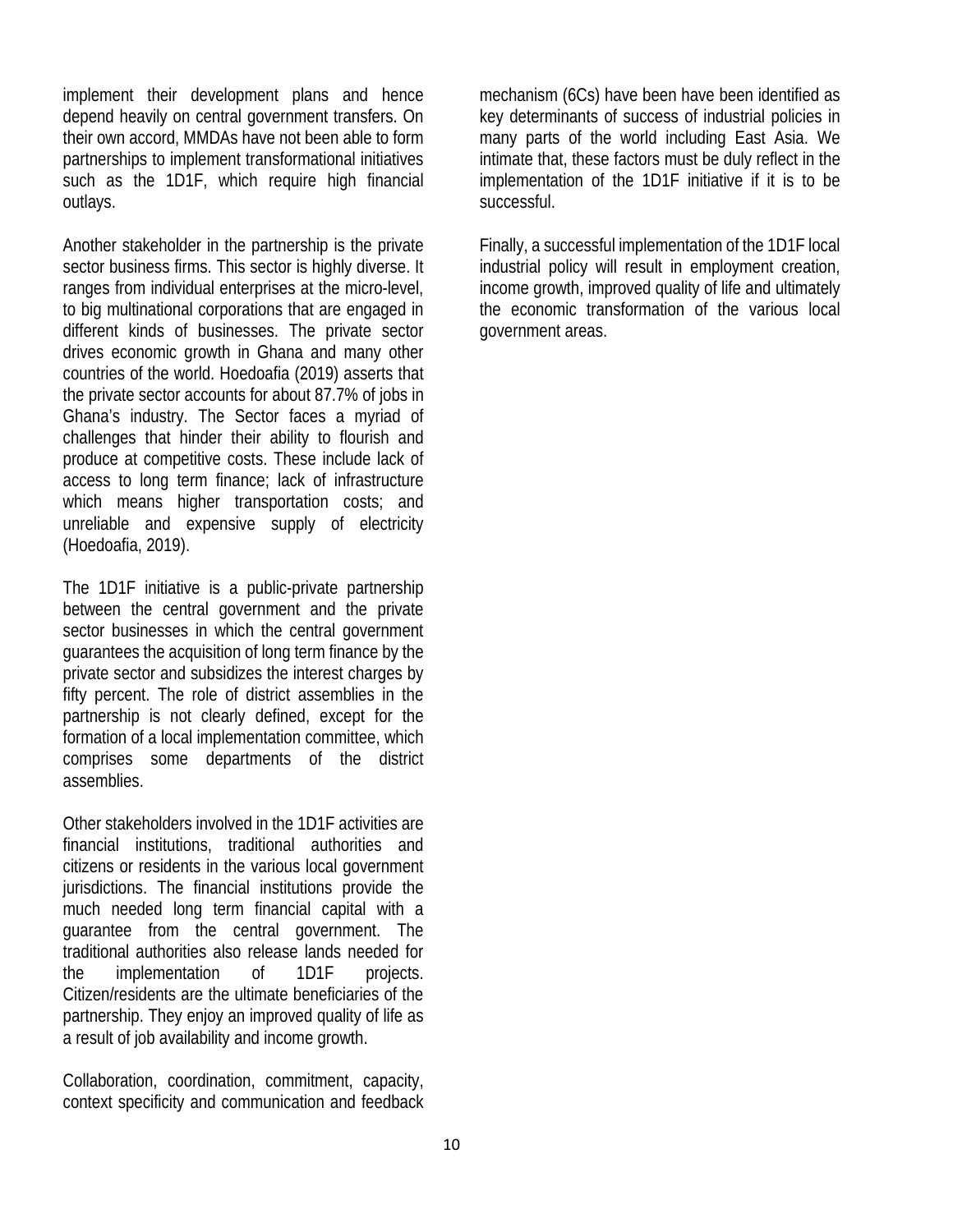

### **Figure 1: Analytical Framework for Implementing Local Industrial Policy**

*Source: Authors' construct, 2021*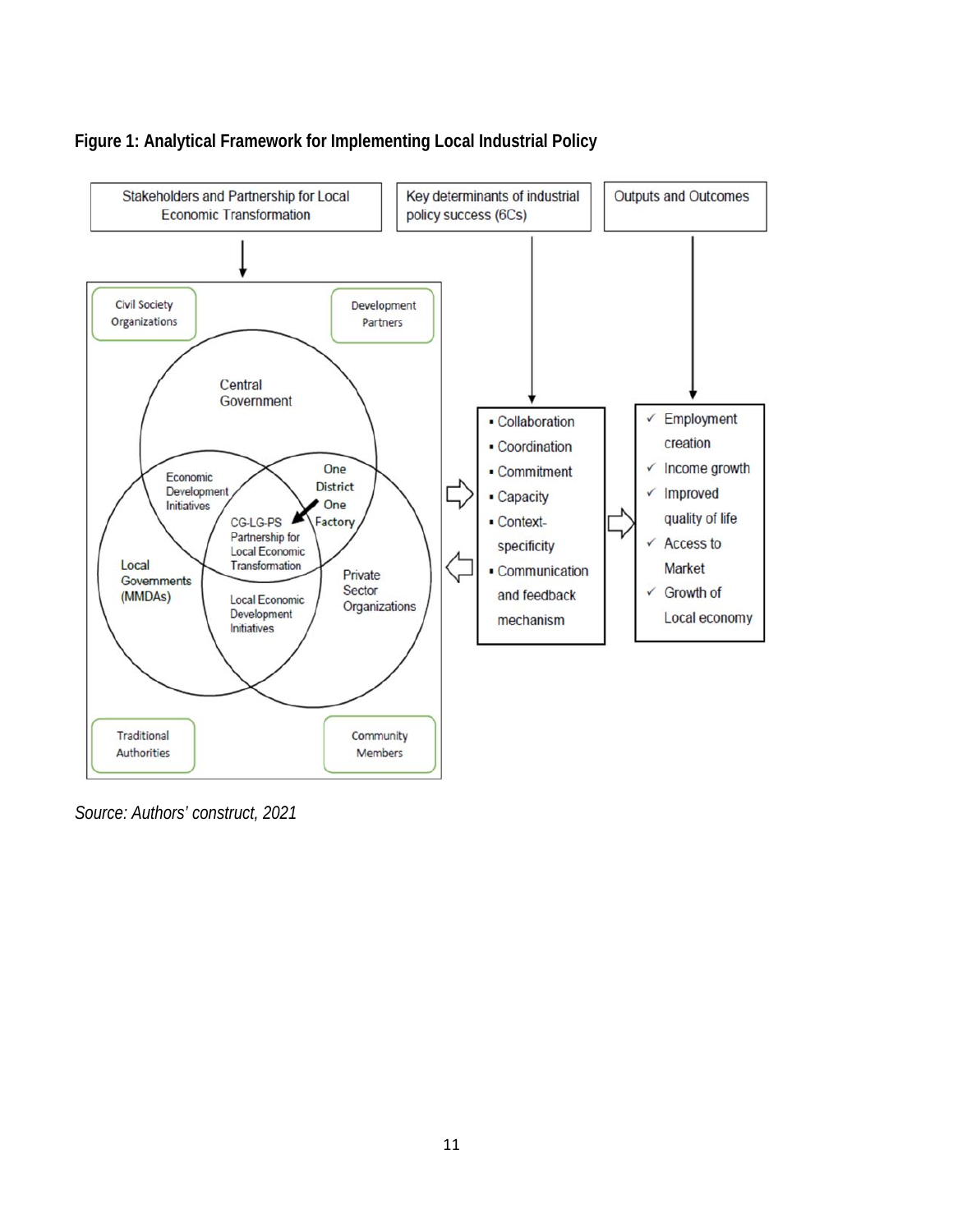### **SECTION 3: METHODOLOGY**

This study set out to compare how 1D1F and LED initiatives promote local economic transformation. It used the Casa de Ropa, Ekumfi Fruits and Juices company, and Kete Krachi Timber Recovery One-District-One-Factory projects as case study. With regards to LED implementation, the study used Adentan Municipal, Ga South Municipal, Gomoa West District, Ekumfi and Asuogyaman District as cased studies. In addition, state institutions such as the Ministry of Local Government and Rural Development (MLGRD), Ministry of Trade and Industry (MoTI), National Development Planning Commission (NDPC), Inter-Ministerial Coordinating Committee on Decentralisation (IMCCoD), and 1D1F Secretariat were selected for the study due to the various roles they play in the implementation of the 1D1F and LED projects.

Bo**x 1: Brief profiles of study 1D1F firms**  *Ekumfi Fruits and Juices Limited* 

Primary data collection was done through key informant interviews with the aid of interview guides. Secondary data sources such as reports, internet websites, and other relevant publications were also utilised. All respondents for the study were purposively selected due to their unique knowledge of the subject under investigation. In the District Assemblies, the Coordinating Directors and the LED focal persons were selected as respondents of the study. Other public sector actors selected as respondents were the Director-General of NDPC, Executive Secretary of IMCCoD, Team Leader – Policy Planning, Monitoring and Evaluation at MoTI, and National Coordinator of the 1D1F initiative. Finally, respondents from the private sector were the Chief Operating Officers of the 1D1F firms.

Ekumfi Fruits and Juices Limited is a wholly-owned Ghanaian company established in 2017 under the 1D1F initiative. It is located at Ekumfi Abor in the Central Region. The company specialises in the processing of fruits such as pineapple, mango, citrus and passion fruit into juices manufacturing of locally made fruit juices. The company's mission is to become the leading supplier of well packaged local healthy fruits and processed fruits products in Ghana and abroad. The company has an installed capacity of processing ten tones of fruits per hour. The company currently employs sixty-five (65) workers on the factory floor and over four hundred and fifty (450) in its out-grower scheme.

#### *Kete Krachi Timber Recovery Limited*

Kete Krachi Timber Recovery Limited was commissioned under the 1D1F initiative in 2018. The company uses a robust underwater logging system to recover trees from the Volta Lake and process them into wood and wood products. Its concession covers 3,500km<sup>2</sup> and contains 14 million  $m<sup>3</sup>$  of recoverable hardwood timber that can be salvaged with zero harm to the aquatic environment and provide Ghana's depleted forests with an opportunity to regenerate. The factory currently provides direct employment to 120 workers. The company undertakes a number of corporate social responsibility activities including sinking of borehole to provide potable water for the community, renovating the community clinic, providing free health screening to residents, and periodic grading of roads. By 2022, the company intends to be Africa's largest producer of environmentally-friendly hardwood timber and charcoal.

#### *Casa de Ropa*

L

Casa de Ropa, located at Gomoa Bewadze in the Gomoa West District, was established on 14<sup>th</sup> October 2014 as a social enterprise to provide jobs for the rural poor, mainly women, whose main occupation had been charcoal production. The company is into agribusiness, specifically, farming and processing of sweet potatoes. It currently has access to a total of 220 hectares of land for production. Casa De Ropa Limited is specialized in the production of Orange-fleshed Sweet Potatoes (OFSP) in commercial quantities for the local and export markets. Orange-fleshed Sweet Potatoes (OFSP) can be used as a healthy substitute to white flour in the production of baked products such bread, doughnuts, cakes, pie etc. Six main products made from potatoes are produced by the company. These are bread, chips, cake, pie, crisps, and doughnuts.

*Source: Field survey (2021)*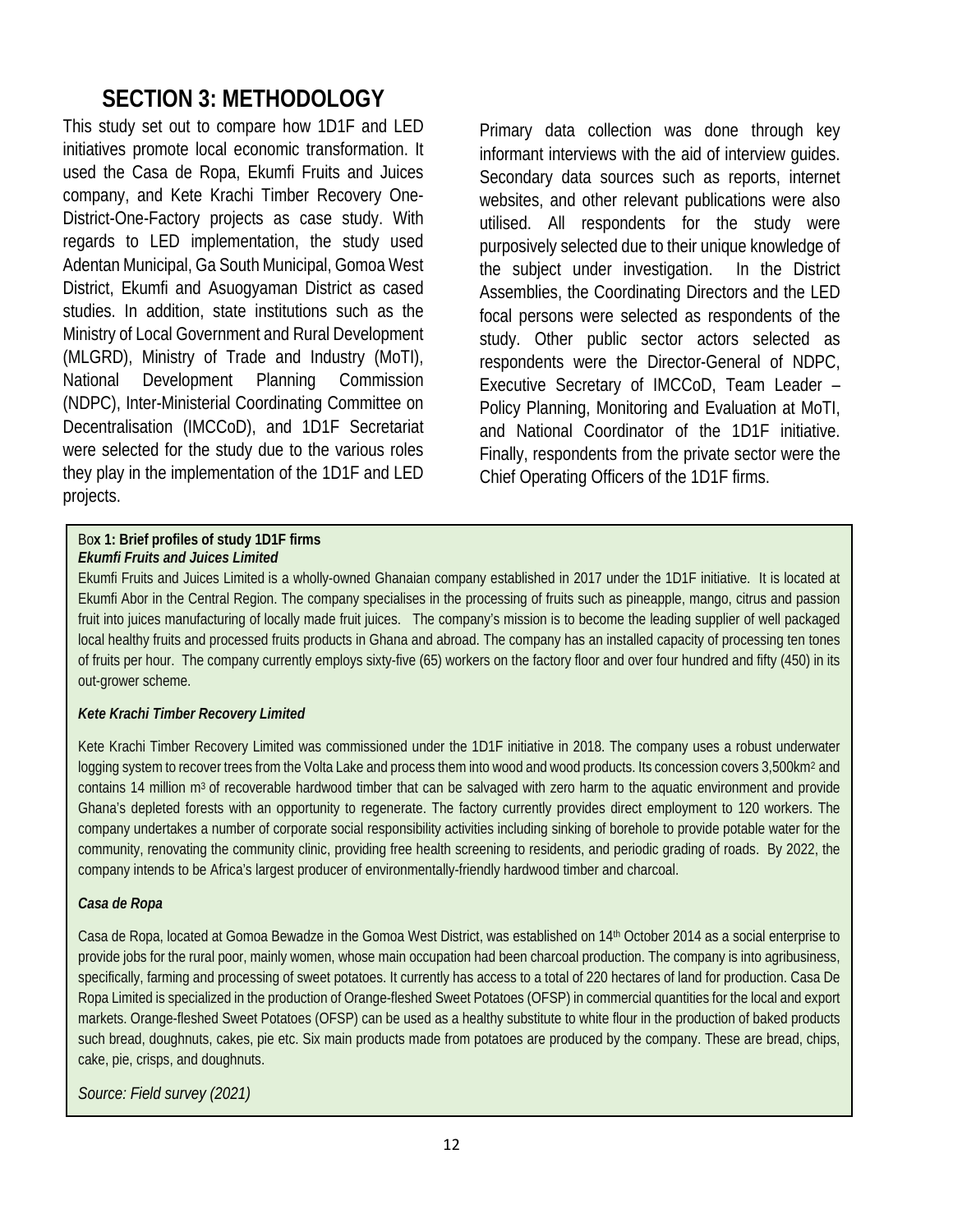### **SECTION 4: FINDINGS**

In this section, we present the findings of the study organised based on major themes derived from the objectives of the study. In all the themes, the perspectives of the various stakeholders of 1D1F and LED implementation are highlighted.

### **4.1 Implementation of 1D1F and LED considering the 6Cs**

The various attempts made by governments to transform the economy of Ghana envisioned a structural transformation of the economy through industrialisation. Particularly, the 1D1F initiative is an attempt of government to create a good institutional, legal and administrative environment for industrial development. The system and processes of implementing the initiative are discussed using the core factors of collaboration, coordination, commitment, capacity, context-specificity, and communication.

### **a) Collaboration**

Collaboration was found between the Central government (through its agencies such as the 1D1F Secretariat, Ministry of Trade and Industry, and other ministries and departments), financial institutions, and private sector promoters in the implementation of the 1D1F initiatives. Roles are clearly defined in the partnership. Central government provides the guarantee for required financial outlay. Agencies of the government also facilitate acquisition of relevant permits, and the provision of vital infrastructure such as roads leading to the factories and electricity. Financial institutions such as EXIM Bank, GCB Bank and Agricultural Development Bank provide the financial capital and the private sector promoter undertakes the investment. As averred by Rodrik (2007), ACET (2016) and Ansell et al. (2017), this kind of collaboration is an essential factor for the success of the 1D1F local industrial policy.

Similarly, the study found collaborations between the district assemblies and some local and foreign partners to implement their LED projects. The Adenta Municipal Assembly for instance, had collaborated with the European Union (EU), Centre for Local Governance Advocacy (CLGA), Local Government Network (LOGNet), Centre for Scientific and Industrial

Research (CSIR), traditional authorities, Environmental Protection Agency (EPA), and the local Civil Society Organisations to implement LED projects in mushroom and fish farming. However, the extent to which the collaborations have translated into job creation, income growth and boosting local economic activities was not clearly evident. It was evident in the study that collaboration with stakeholders, particularly the private sector, for effective planning and implementation of the Districts' LED initiatives was weak. This was attributable to differences in interests and difficulty in achieving quality communication processes for consensus building.

### **b) Coordination**

The study found that 1D1F activities are well coordinated at the national level. The Ministry of Trade and Industry is of policy guidance and coordination. The Ministry also assesses business plans from the private sector partners; facilitates the acquisition of credit; utilities; and tax exemptions. The 1D1F Secretariat oversees the implementation of the initiative and provides technical support such as registering projects received from promoters; reviewing business plans; providing advisory services; among others. Other institutions such as EXIM Bank, Ghana Investment Promotion Council (GIPC), Environmental Protection Agency (EPA), district assemblies, Ghana Enterprises Agency (GEA), Association of Ghana Industries (AGI), Ghana Chamber of Commerce, Ghana Standards Authority (GSA), Centre for Scientific and Industrial Research (CSIR), and other government institutions play various roles in the implementation of the initiative. An Inter-Sectoral Facilitation Committee has been composed to facilitate and coordinate all the support interventions required from sector ministries, departments, and agencies. The Committee comprises representatives from: Office of the President, Parliament, District Assemblies, Ghana Standards Authority, Food and Drugs Authority, Environmental Protection Agency, Community Water and Sanitation, among others. A central coordination body such as the Inter-Sectoral Facilitation Committee is regarded as essential to the successful implementation of a local industrial policy such as 1D1F (ACET, 2014; 2016). The relevance of a central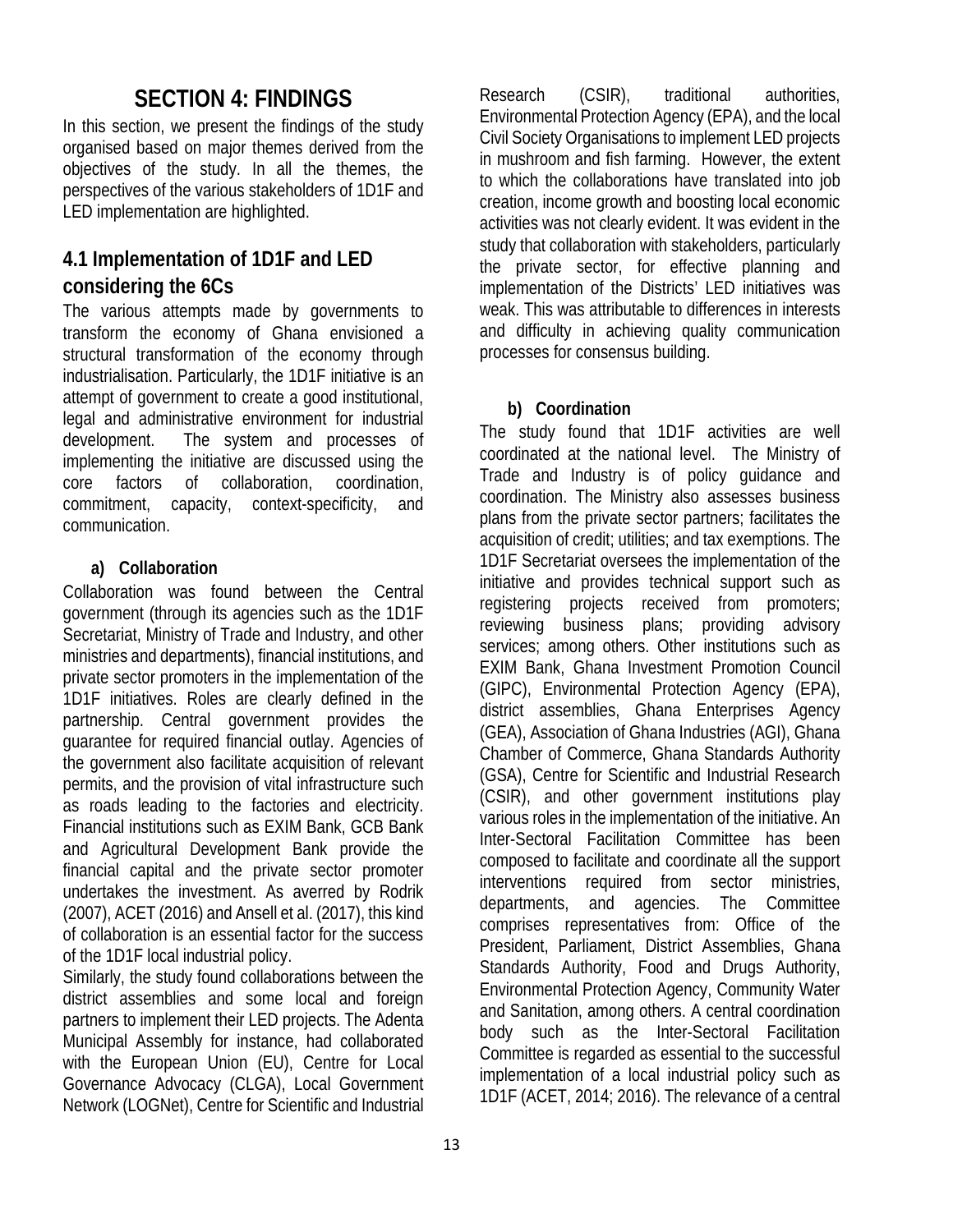coordination body is further fortified by the need to deal with clientelistic tendencies or political patronage. The study found that various coordination mechanisms from the central government down to the District level have been put in place to ensure the initiative is devoid of political interferences. At the central government level, the Ministry of Trade and Industry and the 1D1F Secretariat have put in place systems to screen potential promoters on their eligibility; the financiers also do their independent assessments before approving a loan; and parliament has to approve any application for tax exemptions on importation of equipment; and at the subnational level, permits and licenses have to be sought from the district assemblies before factories are established. Implementing these systematic coordination mechanism ensures a certain degree of embedded autonomy, transparency and accountability hence the rent seeking behaviours are managed and the initiative becomes more sustainable even in the event of a change of government.

Coordination of the 1D1F programme at the district level was found to be weak. Per the structure, all districts with 1D1F projects are required to set up a District Implementation Support Team (DIST) to oversee, and monitor implementation in the district. The DIST is co-chaired by the District Chief Executive and the Member of Parliament in the district and is expected to liaise with the Inter-Sectoral Facilitation Committee, as well the Technical Support Group at the Ministry of Trade and Industry, in the implementation of the programme. It was found that the DISTs were not adequately coordinated to play their implementation and liaison roles effectively.

On the other hand, it was found that structures for coordinating LED implementation differed among the district assemblies. Ga South Municipal Assembly had a LED sub-committee in place. At Gomoa West, the Business Advisory Centre (BAC) was found to be responsible for coordinating LED implementation whiles at the Adentan Municipal Assembly, LED activities are in the hands of the municipal development planning officer. It was found that coordination of LED activities at these district assemblies was effective. The coordinating bodies ensured that the various departments and units that

had roles to play in LED initiatives were working to ensure the success of the initiatives.

#### **c) Commitment**

The implementation of the 1D1F rode on the political ideology and leadership of the President of the Republic, Nana Addo Dankwa Akuffo-Addo. It was evidence that the open support and interest exhibited by the president has rallied other state and even nonstate institutions along. As noted by a key informant,

*"Government started it right with a strong coordination from central government, the political will was there, hence when it is connected to the source of power, and decision making builds investors' confidence"* 

This aligns with the assertion by Ohno (2009) that existence of a visionary top political leader who undertakes to galvanise such a national project with the support of a technocratic elite is important. The study found a strong commitment by national level institutions in providing permits, licences and infrastructure to ensuring the successful establishment and operation of 1D1F projects. At the district level, the district assemblies also showed high degrees of commitment to the implementation of 1D1F projects. The respondent at Ekumfi Fruits and Juices company indicated that the factory got "fast track services from the Assembly". In Asuogyaman, the Assembly provides security for the workers of Kete Krachi Timber Processing Factory when salvaging the submerged timber from the Volta Lake. In spite of these efforts it became evident that some assemblies consider the 1D1F projects as central government projects and hence do not develop small scale enterprises to take advantage of the value chains created by the 1D1F firms.

With regards to LED, successes were attributed mainly to a strong commitment from the district assembly's leadership, particularly the Chief Executive and the Coordinating Director. In Ga South the Chief Executive and Coordinating Director had led in turning an otherwise development challenge into a recreational facility as part of their LED programme. Leadership commitment to LED has rallied other staff and stakeholders along.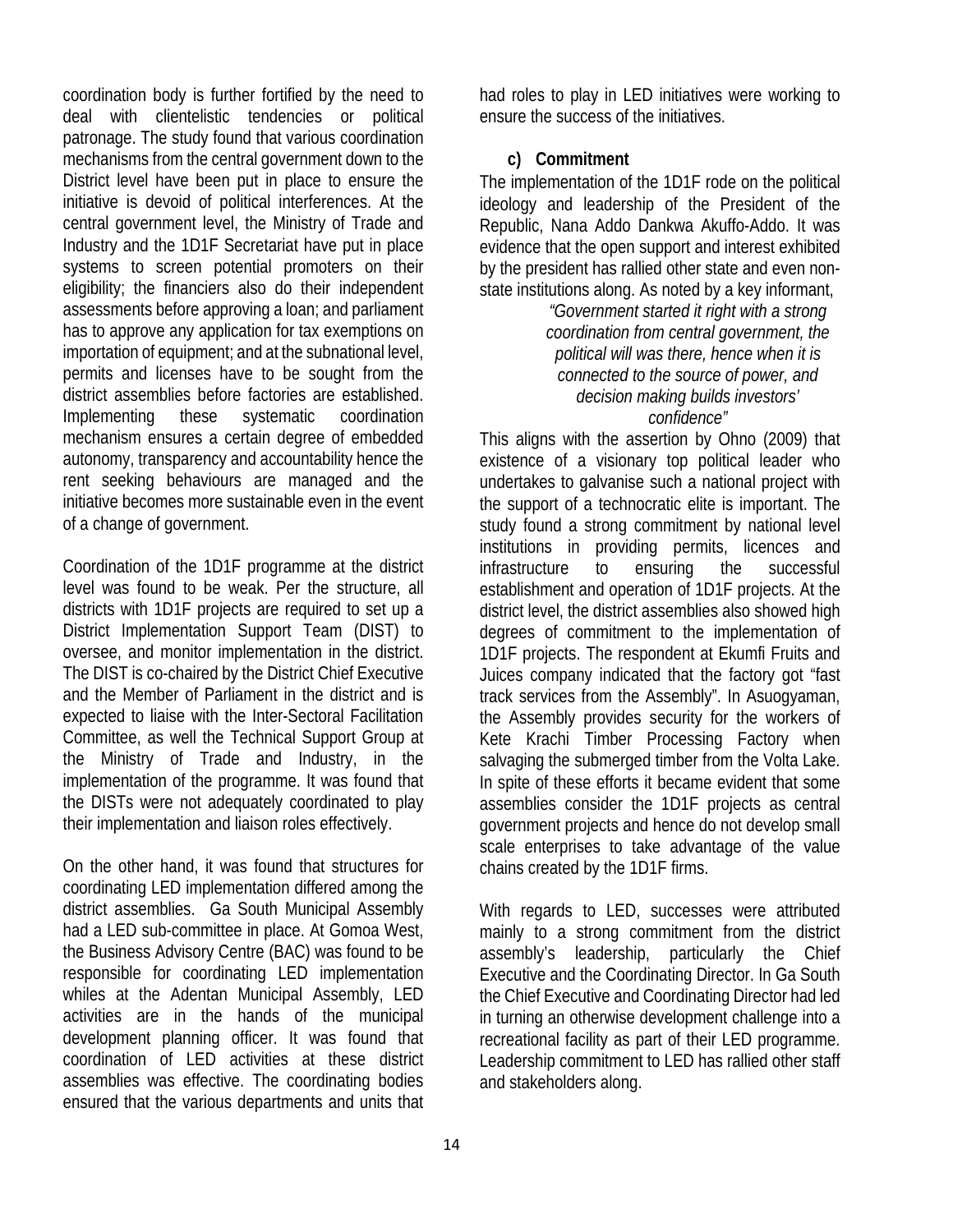**Box 2: Leadership commitment in turning development challenge into LED project: The Case of Flower City Project by Ga South Municipal Assembly** 

The Densu River is dammed at Weija, a surburb of the Ga South Municipality. The dam provides about half of the Accra region with potable drinking water. Human activities such as encroachment, illegal sand winning, uncontrolled logging, human settlements, urbanization, livestock populations, and poor agricultural practices have degraded the vegetative cover at headwaters and along the banks of the river. The Municipal Assembly found out that the land-degrading activities in the buffer zone are perpetrated by a section of unemployed youths in the area. The Assembly introduced measures to control the encroachment, illegal sand winning activities and others, but these measures failed to protect the reserved green belt.

In order to address the challenge in a sustainable way, the assembly has initiated a project to develop the banks of the lake into a flower city and public recreational park to solve the problem of encroachment and also create jobs for the people living along the Densu Lake. The project which aims to be the largest recreational park in Greater Accra is being executed in phases:

- **Phase 1**: Recreational Park and Flower city landscape development (Restoration of the destroyed ecological zone and landscape development)
- **Phase 2**: Construction of Recreational facilities such as Water Parks, Swimming Pools and art village.
- **Phase 3: Construction of Eco Houses and Ecological farms.**

When completed, the project is expected to boost ecotourism and serve as the preferred recreation destination for the Greater Accra region and beyond.

*Source: Field survey (2021).* 

#### **a) Capacity**

A defining characteristic of implementing a local industrial policy is the capacity of the bureaucrats managing the process. The question of whether policy actors are equipped with the requisite skills, competencies, capacities, and capabilities to implement the policy is of much importance (Williams 2012). The ECA (2011) emphasize that, indeed, without the necessary government capacity, any type of government intervention is doomed to fail. The study found that the technical, logistical and financial capacities of the national level institutions to implement 1D1F are high, especially with MoTI, which has a budget line to cater for the 50% interests on the loan facilities advanced to 1D1F firms. With regards to technical competences, expertise is drawn from various government agencies to support implementation. At the district levels, sixty-seven Business Resource Centres (BRCs) have been set up to serve as one-stop enterprise support centres providing full range of business development services, investment facilitation, information services

and regulatory services to entrepreneurs and business enterprises. In addition, one hundred and ninety Business Advisory Centres (BACs) are located in districts without BRCs and act as the satellite operational office of the BRCs. Also, Technology Solution Centres have been established in 5 districts to provide support to enterprises at the district level in technology application solutions, innovation, manufacture and repair of machinery, equipment and component parts. The district assemblies' capacity to implement the policy at the local level is however weakened by poor staff engagement on the policy, and lack of strategic leadership to effectively manage the processes, networks and linkages that will improve their performance and execution of their roles in the implementation of the 1D1F initiative.

With regards to LED initiatives, it was found that the technical capacity exists at the district assemblies to enable them effectively implement LED initiative. The various dedicated departments BACs, Economic Planning and Agriculture were observed to possess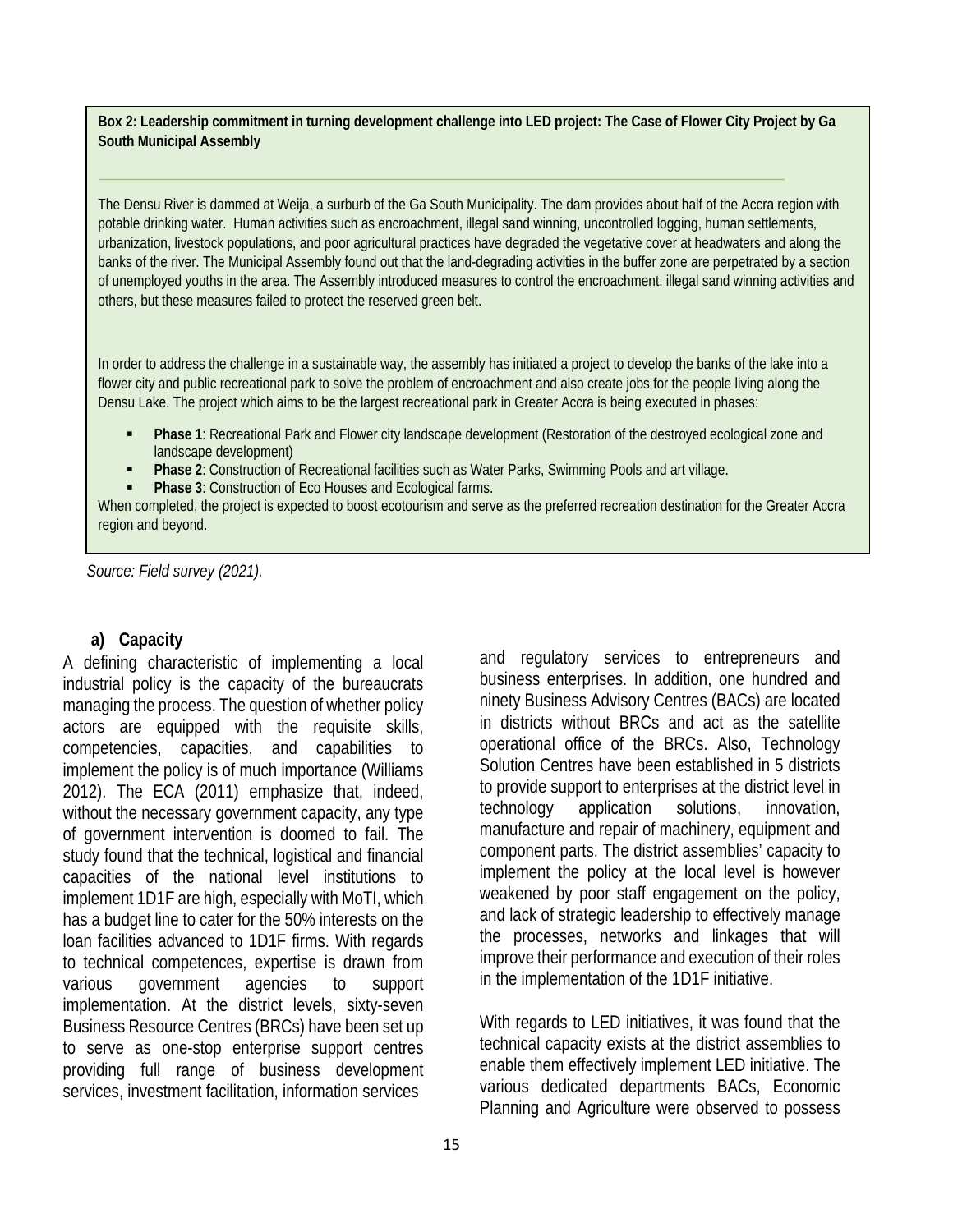the competence needed to support business growth in their localities. The assemblies were found to be deficient in building the required partnerships to finance businesses as pertains in the case of 1D1F.

### **b) Context-specificity**

The study tried to find out whether the implementation of 1D1F initiative takes the local institutional and socioeconomic contexts into consideration. It emerged that the implementation is designed to mimic the country's decentralisation agenda. Central government institutions such as Parliament, the Ministry of Trade and Industry, and the 1D1F Secretariat have various roles to play the selection of promoter and providing guarantees for financing. Local governments through the District Implementation Support Teams (DISTs) are to ensure implementation at the local level by facilitating the issuance of permits and giving the necessary support to the 1D1F firms. It was however evident that the DISTs were not functioning as expected.

Regarding socioeconomic contexts, it was evident that implementation of the 1D1F initiatives considered and exploited the natural resource endowments in the respective districts. The Kete Krachi Timber Processing Company is located along the Volta lake, an area which used to be a forest before the building of the lake to provide electricity for the country. The factory harvests the timber submerged in the water for the production of logs. Also, the Ekumfi Fruits and Juices company utilises farmers who are traditional growers of pineapples to cultivate pineapples for its processing plant.



### **Figure 2: Local Raw Materials Contexts for Siting 1D1F Factories in the then Ten Administrative Regions of Ghana**

*Source: Ministry of Trade and Industry (2021).*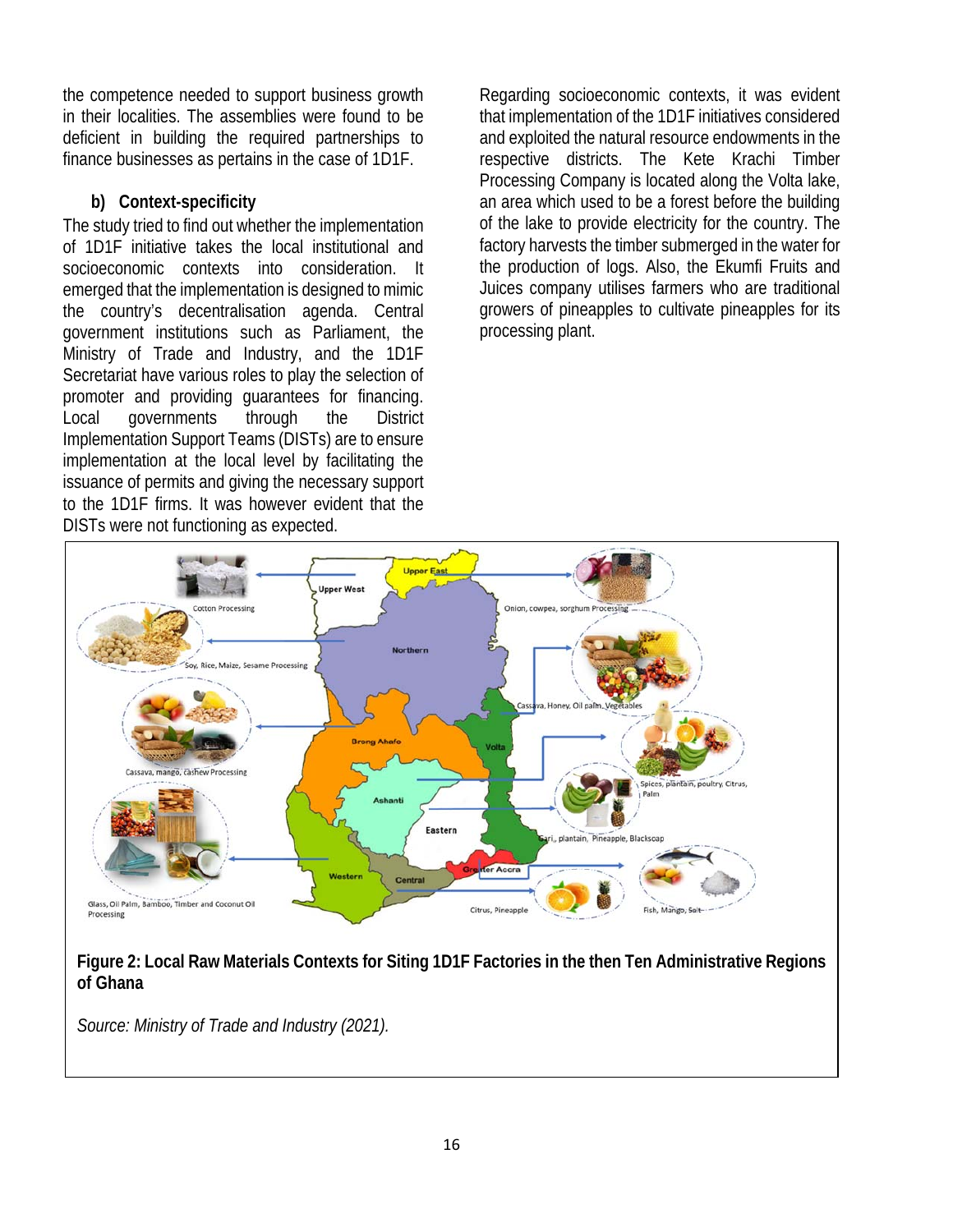#### **d) Communication and feedback mechanism**

The study found no structured mechanism for communication and providing periodic feedback on outcomes of the 1D1F projects. There is no formalised mechanism for giving periodic feedback on the policy. Feedback is sometimes obtained when officials of the MoTI or the 1D1F Secretariat embark on monitoring and evaluation of the projects. This is at variance with successful cases of industrial policy such as that of East Asian as adduced by Page and Tarp (2017). Similarly, in the case of LED, the study found no structured communication and feedback mechanisms between the district assemblies and the beneficiary firms and individuals. As a result, the assemblies are unable to accurately report on the number of jobs created, income growth and productivity improvements in their LED efforts.

### **4.2 Extent of job creation and enterprise development 1D1F and LED**

The 1D1F is to stimulate investments that are capable of supporting a high growth of the local economy. Small to medium scale businesses can develop rapidly due to the presence of a factory within a locality. The study found that both the 1D1F and LED initiatives aim to create employment, foster economic growth and improve on the quality of lives of the people. As rightly observed by one respondent, *the 1D1F is a local economic development tool because factories or industries are established at the vicinity of the raw material, which is the local enclave.*

The two however differ in their approaches, targets, and extent of impact. LED interventions of the District Assemblies were observed to be isolated activities undertaken by different departments of the assemblies. The focus is mainly on skills training, provision of some business development services, and provision of basic tools for start-up businesses. The 1D1F interventions on the other hand focus on the financial and technical support to medium-scale and large-scale manufacturing or agro-processing firms. They involve firms that have many forward and backward linkages and are capable of creating many jobs along their value chains. All the 1D1F beneficiary firms indicated that Central Government guarantees

their access to finance from financial institutions. The Ekumfi Fruits and Juices company had access to a \$10 million grant from EXIM Bank to set up the factory and begin operations.

The study also found that, the district assemblies had not localised the 1D1F initiative. They had not developed specific plans to get small scale firms to take advantage of the value chain activities of the 1D1F firms in order to realise the full benefit of economic transformation that comes with the initiative. As stated by a respondent:

> *The district assemblies do not take advantage of the ancillary activities that these bring, the value chain. Most district assemblies have not been able to bring it to their local level, although it is an economic opportunity, it has not been a local economic opportunity*.

It was observed that even though both LED and 1D1F have resulted in the creation of jobs and improvements in production levels, the 1D1F projects appear to have the greater impact due to their value chains. In Adentan Municipality, the LED intervention had resulted in an increase in the number of persons in fish farming from 5 to 30. In addition, a total of 227 persons comprising 106 males and 121 females had received training in mushroom production. Similarly, the Asuogyaman District Assembly had trained 200 people in mushroom production. With regards to 1D1F projects, Kete Krachi Timber Processing Factory indicated that 120 people are directly employed by the firm whiles some 50 people are indirectly employed due to their various activities. Ekumfi Fruits and Juices company which currently operates at a quarter of its capacity, about 1200 acres of pineapple in the first year of production, employs 65 people on the factory floor and 450 persons on the farms. Jobs have also been created along its transportation, distribution, wholesaling and retailing activities in the value chain. This is a huge impact on a rural economy that is ranked among the poorest districts in the Central Region. Casa de Ropa has created 280 jobs for potato farmers and is projected to create 5,000 jobs at full scale. The factory currently processes about 1,000 tons of sweet potatoes per annum. As indicated by key informants at Ekumfi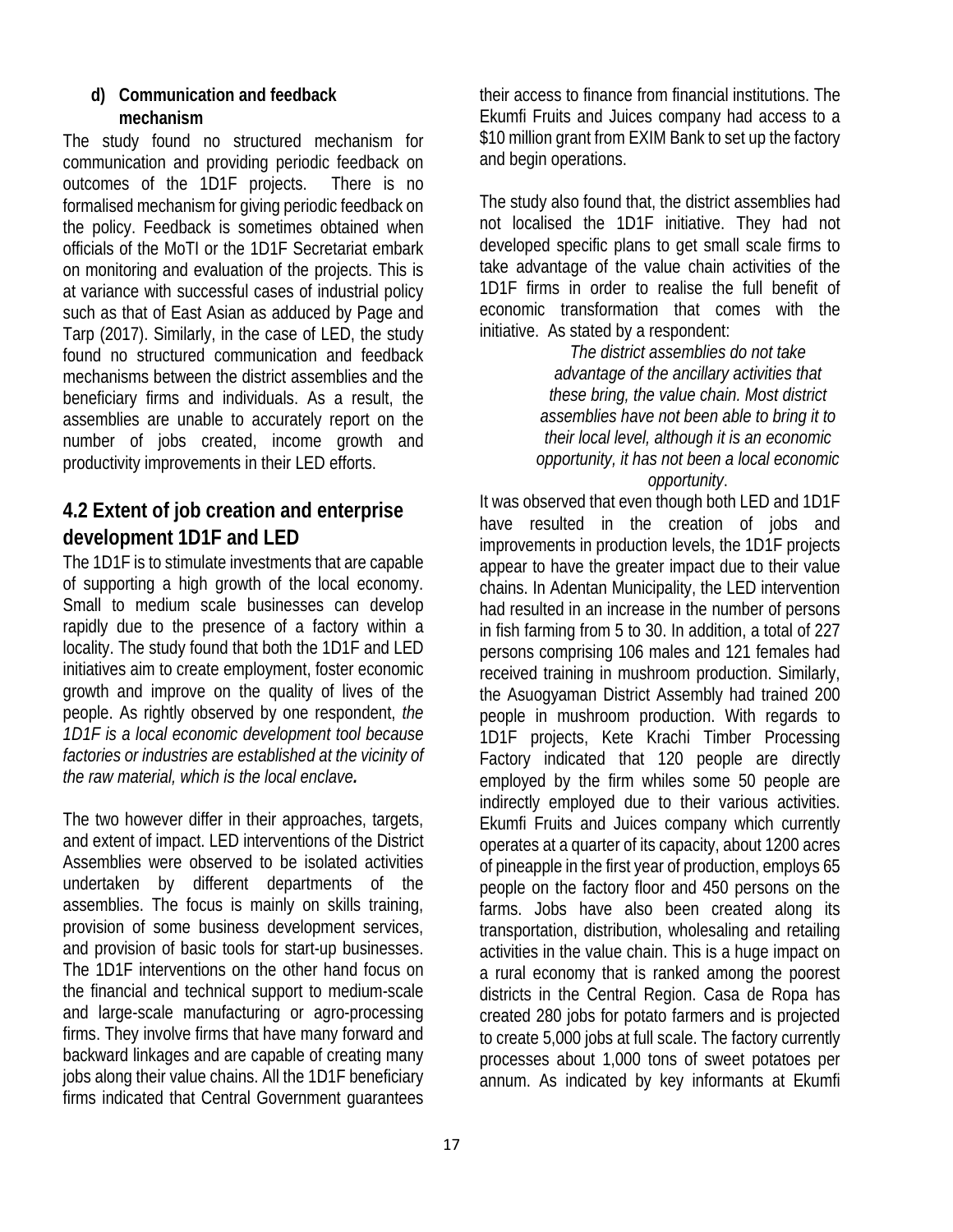Fruits and Juices company and Kete Krachi Timber Processing factories respectively,

> *"The factory has mobilised land owners (450 local farmers) who are employees but also co-owner of the business. We make them more independent to make their profits. We operate the out-grower scheme, that has led to increased job creation and linkages within the value chain, the farmers sell the farm produce(pineapples) to the factory at an agreed farm price of 0.65p per fruit".*

> *"We currently employ 120 people, made up of 118 males and 2 females, due to the nature of our work. This provides stable and regular incomes to the village folks who are traditionally fishermen engaged in the seasonal activity. We try to give priority to the local communities; about 80% of our employees is from the district".*

It was observed that the 1D1F companies had made efforts at integrating local entrepreneurs into the local value chain. This was evident as raw materials are acquired from suppliers within the district and adjoining districts. Both Casa de Ropa and Ekumfi Fruits and Juices factories, have established outgrower schemes which are major suppliers of potatoes and pineapples respectively to the factories. A key informant stated that "*the value chain has been created, there are currently 21 SMEs from production of the potatoes to the distribution outlets within the region and in Accra. Processing and product are done by the factory".* 

The study highlights the role of entrepreneurship as a mechanism for inducing the development of enterprise and a driving force for local economic development. Promoting entrepreneurship development at the local level hinges on other factors such as skills training, and stable macroeconomic environment, local physical infrastructure, tax regularities, quality of institutions, access to finance and government support to entrepreneurial schemes. The Adentan Municipal, Asuogyaman and Gomoa West District Assemblies reported of training a

number of residents in mushroom production, fish farming and animal husbandry in their LED projects. The Ekumfi Fruits Juices company also trained community members to take advantage of their outgrower schemes.

### **4.3 Success factors in the implementation of 1D1F**

The study identified the following as the key factors responsible for the success of the 1D1F companies studied:

#### **a) Strong political leadership**

A key factor that has worked well for the success of the 1D1F initiatives in the study areas is strong political leadership. This has been a catalyst and accelerator of the 1D1F initiative. Respondents cited the leadership role of the President of the Republic, Nana Addo Dankwa Akuffo-Addo, as a key success factor. They indicate that the open support and interest exhibited by the President has rallied the other state and even non-state institutions along. This has helped in facilitating the acquisition of financing from the banks; getting land from traditional authorities and getting permits and other infrastructure to from state institutions.

#### **b) Governance**

Governance ensures the provision of enabling environment, legal framework, security and safety. It spells out the relationships among stakeholders; their responsibilities and provides a clear road-map, followup and monitoring mechanisms. The study found that the governance structure of the 1D1F initiative encompasses an office at the Presidency, Parliament, the Ministry of Trade and Industry (MoTI), the Ministry of Local Government, Decentralisation and Rural Development (MLGDRD), the 1D1F Secretariat and the implementation support committees at the district assemblies. These institutions play various roles from planning to implementation of 1D1F projects. The Secretariat is responsible for coordination, with an oversight from MoTI. Coordination of state institutions to ensure the success the 1D1F initiative was found to be effective. The promoters are able to access services from the public intuitions with little or no difficulties. A respondent had this to say about governance: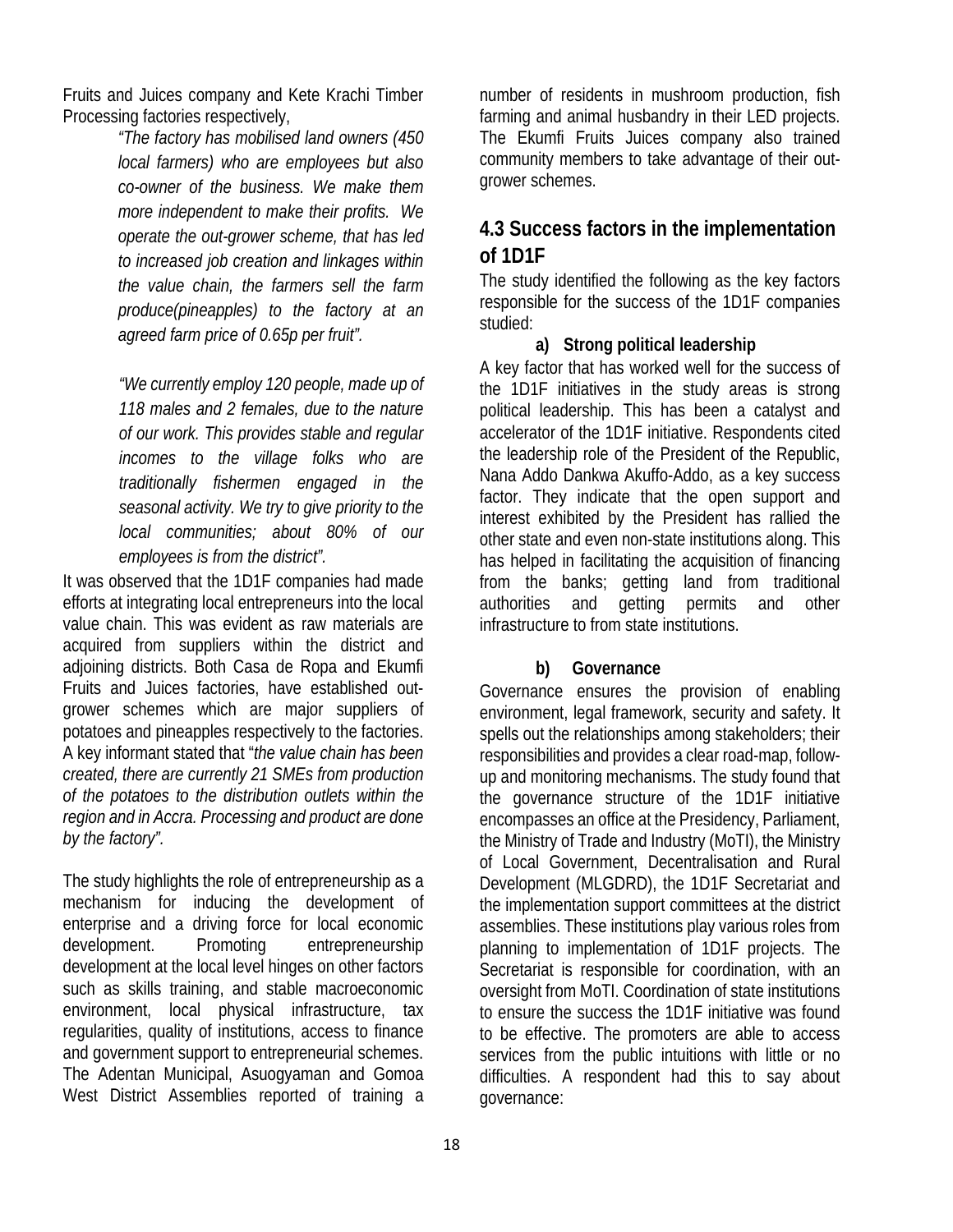*Governance is a key element; it sets the platform for the process. It's not just the policy or the strategies, but what kind of governance are you undertaking for this industrial process to grow. For instance, at the District Assembly level, you need to have a committee in place because the governance determines all the incentives that can be provided to attract, sustain and grow industrial development.* 

### **c) Access to cheaper financing option, tax exemptions and technical assistance**

The success of any business enterprise largely hinges on access to cheaper financing option; and the 1D1F a is no exception. The Central Government partnership with some financial institutions to provide the needed finance with the government absorbing 50% of the interest was identified to be a major factor accounting for the success 1D1F initiative. In addition, waiver on duties and levies on imported plant, machinery and equipment, as well as raw materials; and corporate tax holidays for five years have contributed significantly to lowering the cost of operation of 1D1F companies and boosted their production capacity. This finding is similar to the success of the Ethiopian cut flower industry as espoused by Mano *et al* (2011) who indicate that tax incentive on inputs and special loans among others had resulted a drastic improvement in investment in the flower industry. Also the establishment of Business Advisory Centres and Business Resource Centres by the MoTI to training, consulting, technical and managerial assistance, and marketing support is a significant stride yielding positive outcomes.

### **d) Use of local resources**

The study found that the success of the 1D1F initiative also hinges on the use of local resources. Both human and material resources have come handy to the 1D1F companies and their utilisation add to the success of the companies. The Kete Krachi Timber Processing factory processes underwater timber from the Volta Lake; Ekumfi Fruits and Juices company produces juice from pineapples cultivated in the local communities; and Casa de Ropa produces pastries

from locally produced potatoes. In all these cases, local human resources are mainly used as labour. This ensures the availability of raw materials and labour at competitive costs. It also promotes social acceptability as the local people are able to identify with the products and thereby promoting them using their social networks. As reiterated by a respondent "*pineapple farming has been a traditional activity here so it is something they are easily attracted to"*.

### **4.4 Pitfalls in the implementation of 1D1F**

The pitfalls found with the implementation of the 1D1F initiative in the study districts and institutions are discussed below:

### **a) Weak linkage between national level institutions and district assemblies**

The study found a weak linkage between national level institutions such as MoTI and 1D1F Secretariat on one hand, and the district assemblies on the other. Linkages in terms of communication, common planning, decision making reporting and feedbacks were practically non-existent. The study also found that district assemblies were not involved in the identification and selection of the 1D1F projects and promoters. This was evidenced in a weak connectedness of the Assemblies to the 1D1F projects. A respondent in Ekumfi indicated that, the low involvement of the Assembly limits the Assembly's control over the projects. As indicated by a respondent "t*he linkage in terms of industrialisation between the Assembly and the ministry is missing, we do not talk, that coordination is not there"***.**

### **b) Initial information gap**

The implementation of the 1D1F initiative was found to be clouded with lots of misconceptions due to lack of clarity on policy goals and intentions. Initial information signalled a political party programme. This created apathy among some section of the populace and also raised the political rent-seeking behaviours among others. This we found did not bode well for an all-embracing initiative.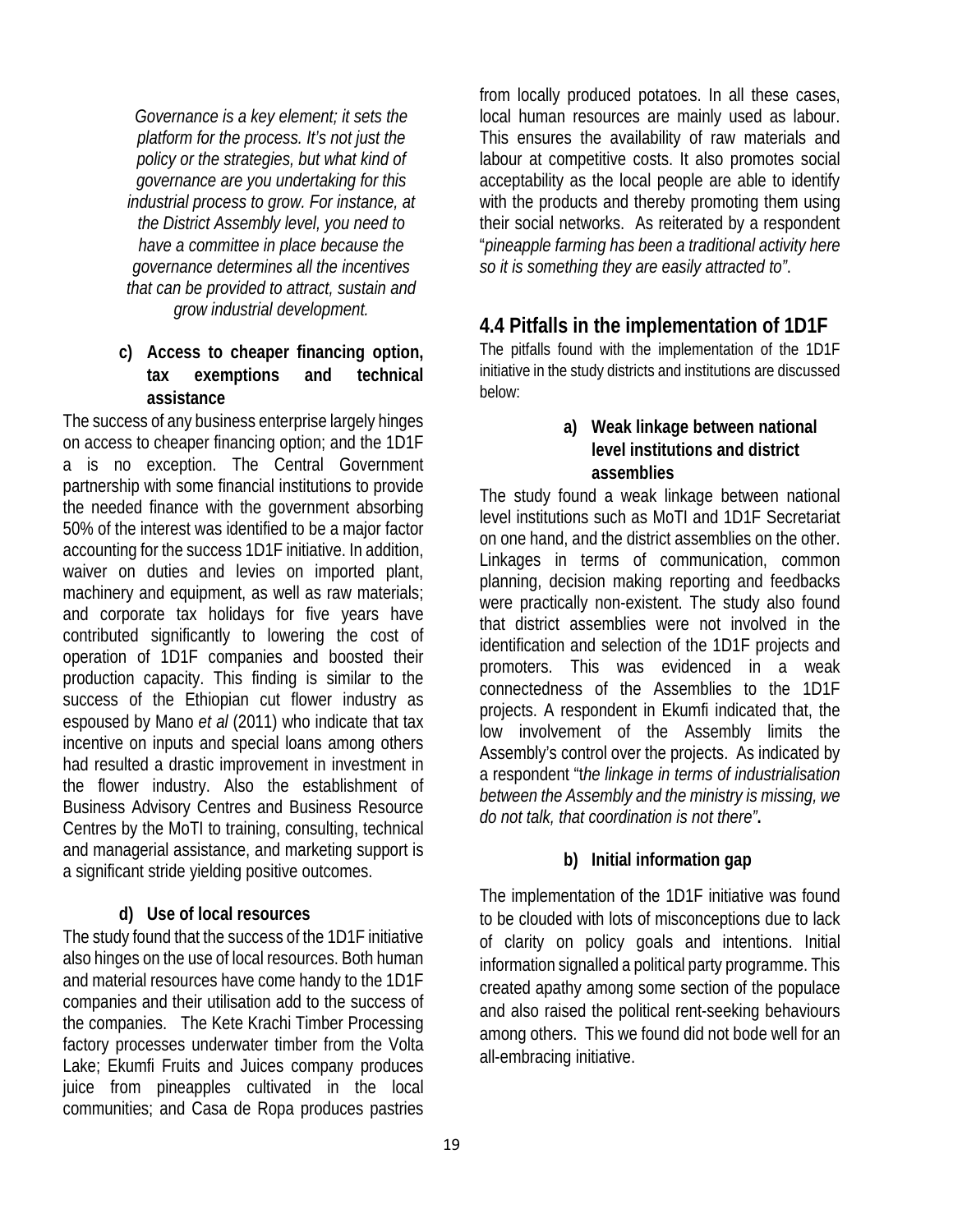#### **c) Non-functional District Implementation Support Committees**

It became evident in the study that the district implementation support committees that are to ensure coordination at the local level were non-functional in some instances. Subsequently the assemblies had not built any formal communication and feedback mechanisms with the 1D1F companies. Their relationships have mainly been informal and in some cases at personal levels.

### **d) Lack of promoters in some districts**

The study found that although opportunities and incentives for local private investors to invest, create jobs and expand, in order to strengthen the local industrial base and the competitiveness of domestic enterprises were made available, the interest and eligibility of some district lack promoters to take advantage and participate in the 1D1F programme. As indicated by a respondent "some *districts do not have local promoters to invest there. This defeats the policy intent of promoting economic development at the local level".* 

### **SECTION 5: CONCLUSIONS AND RECOMMENDATIONS**

### **5.1 Conclusions**

This study examined how the One District One Factory initiative, central government and Local Economic Development initiatives of district assemblies compare in terms of key factors such as collaboration, coordination, commitment, capacity, context-specificity, and communication and feedback mechanisms (the 6 Cs). It also aimed at determining the success factors and pitfalls of the 1D1F initiative. Based on the findings, the study makes the following conclusions:

Firstly, the key industrial policy success factors of collaboration, coordination, commitment, capacity, context-specificity, and communication and feedback mechanisms (the 6 Cs) to a large extent are reflected in the implementation of the 1D1F initiative more than in the LED initiatives of district assemblies. These factors have, to a large extent, contributed to the success of the 1D1F local industrial policy. Particularly collaboration between state and the private sector, with the state playing a facilitation role and providing access to cheaper credit facilities, serve as catalysts for business growth and by extension, job creation. Coordination by a central coordinating body like the 1D1F secretariat has proven to be effective at getting state institutions to perform their respective role in the industrial policy agenda. Also, the show of commitment by top level (political) leadership towards the implementation of policy can greatly influence state and even non-state institutions to be more proactive in the performance of their roles in ensuring the success of the policy.

Secondly, the 1D1F initiative can be an important intervention for promoting local economic development programmes of district assemblies. As the 1D1F initiative focuses on setting up factories in the districts, these factories throw out many opportunities along their value chains that can serve as useful avenues for the development of micro, small and medium enterprises in the districts. Business enterprises in the districts can be developed to provide various services for the 1D1F firms including inputs and logistics supplies, transport services, wholesale, retail and distribution services.

Thirdly, making use of local resources in production, especially in agro-processing, promotes local job creation as evidenced in the Ekumfi Fruits and Juices company case. Some local farmers can be mobilised into out-growers to provide raw materials to 1D1F factories. Others may also be required to expand their farms to meet the demand of the factories.

Fourthly. Management staff of district assemblies are not adequately oriented as far as entrepreneurship is concerned. Their ability to identify and take advantage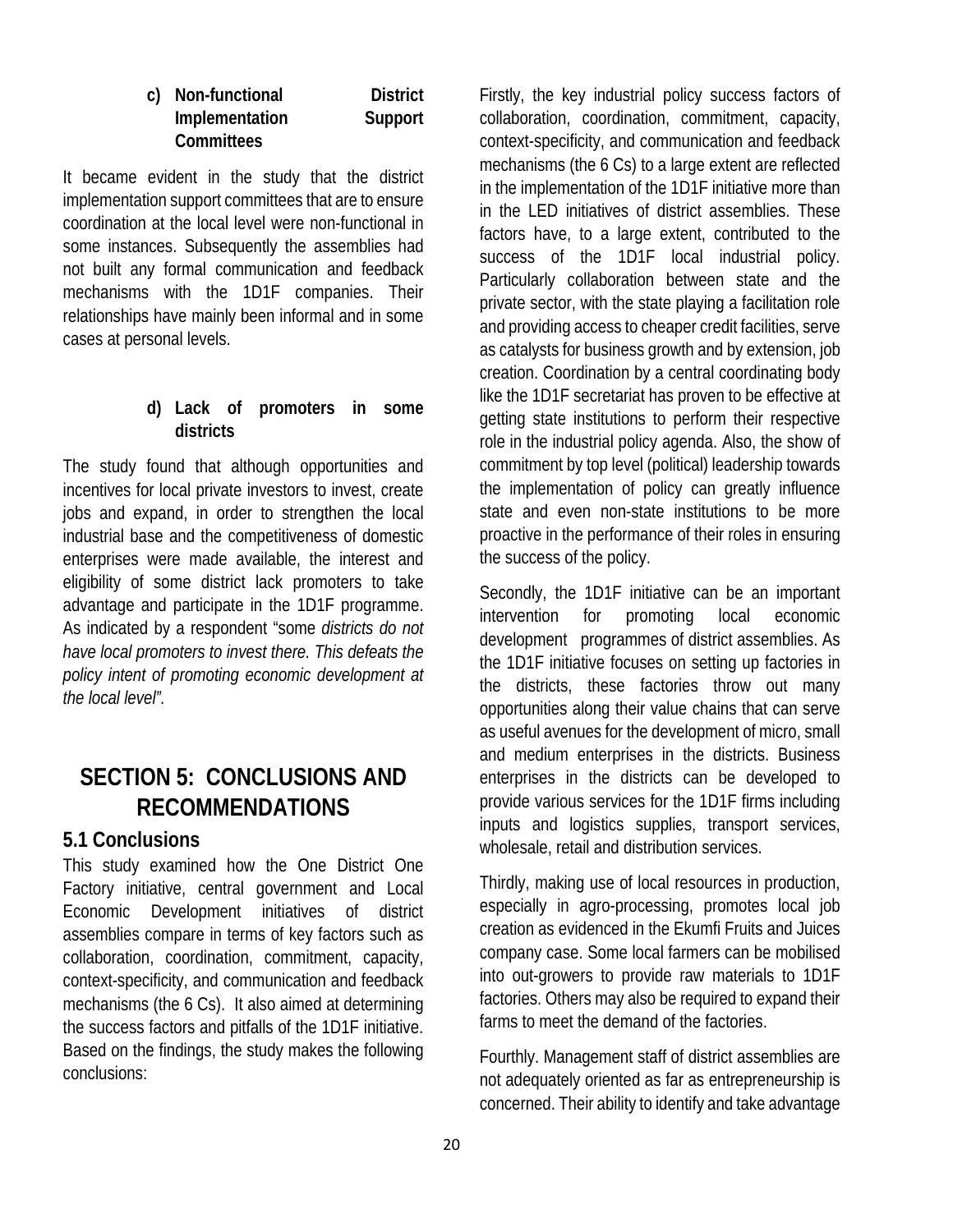of opportunities for economic activities leaves much to be desired.

Finally, instituting robust procedures devoid of political influence is a way of avoiding, or at least, minimising tendencies of political patronage which has been a major pitfall government-led development initiative in Ghana. Independent assessments by financial institutions and in some cases, parliament, makes it difficult for the initiative to be a reward for political patrons.

### **5.2 Recommendations**

Following from the findings, the study makes the following recommendations.

Firstly, the Ministry of Trade and Industry need to institute mechanisms to deepen coordination at the local level. Chairpersons of district implementation support committees must be sensitised on how they can effectively coordinate the activities of the various institutions, departments and agencies to implement the 1D1F policy. In addition, the MoTI needs to institute an effective communication and feedback mechanism in order to easily obtain relevant information on time. This will promote accountability, learning and improvement in the policy implementation.

Secondly, district assemblies need to be more strategic with the implementation of their LED initiatives since not much has been achieved with the current conceptualization and approach to LED. To engender local economic transformation and job creation, district assemblies need to shift away from hiding behind the "enabling environment" mantra to approaches that can result in "getting visible results". The adoption of a "One Area, One Product" (1A1P) strategy where district assemblies lead, coordinate and facilitate the development of viable local products from the sub-districts and local communities holds the potential of creating jobs and transforming local economies. Under the 1A1P strategy, district assemblies LED initiatives should focus on strategic partnerships; exploitation of assets and opportunities within their localities; value chain development; standardization of products; branding and marketing of high quality local products.

Thirdly, there is the need to decentralise the 1D1F secretariat to the regional level. This will deepen coordination of 1D1F activities within each region and promote the participation of district assemblies in decisions concerning the identification and guidance of promoters to take advantage of the 1D1F initiative. It will also make the secretariat more effective in-service provision and monitoring.

Fourthly, District assemblies should take the initiative to find promoters for their districts. In instances where individual districts find it difficult to get promoters, they can collaborate with other adjoining districts to encourage local investors to take advantage of the1D1F initiative.

Lastly, for the implementation of the 1D1F initiative to be sustainable and go beyond the term of the NPP government, the government should consider giving it some legal backing. Passing an act of parliament to back its implementation can largely insulate the 1D1F policy from easy discontinuity by future government that may want to abrogate it.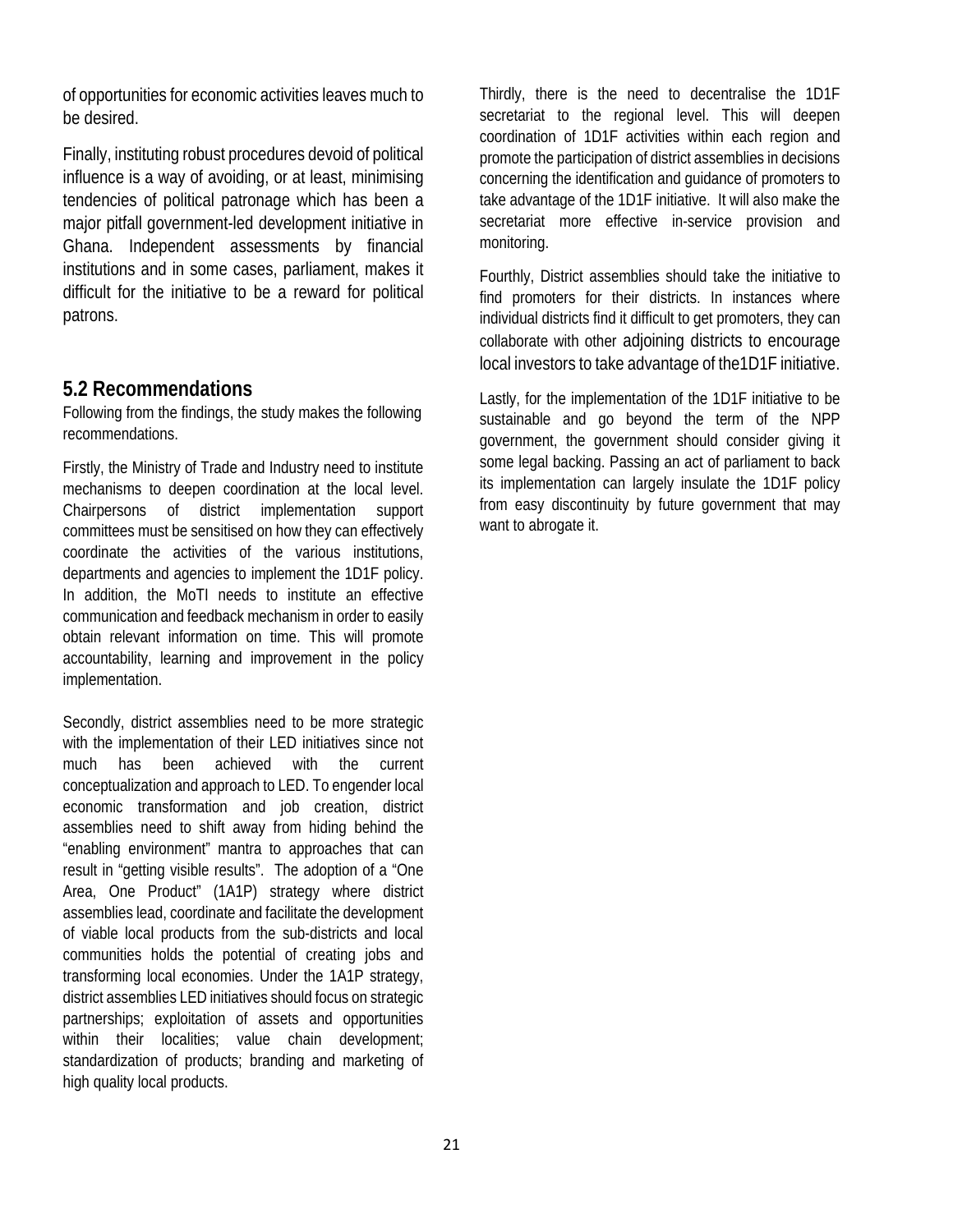

## **INCLUDE**

### **References**

ACET (2014). *African transformation report 2014: Growth with depth.* Accra: ACET.

ACET (2016). Public and Private sector collaboration for economic transformation. African Transformation Forum 2016. Kigali Ackah, Adjasi & Turkson, (2016).

- Agbevade, A. (2018). Local Economic Development Strategies and Challenges: A Comparative Empirical Evidence from Ghana's Local Governance System. Journal of Public Administration and Governance ISSN 2161-7104 2018, Vol. 8, No. 4
- Altenburg, T. and Lütkenhorst, W. (2015) *Industrial policy in developing countries: Failing markets, weak states.* Cheltenham, UK: Edward Elgar.
- Altenburg, T., (2011). Industrial policy in developing countries: Overview and lessons from seven country cases. German Development Institute. Discussion Paper 4/2011.
- Aryeetey, E. & Owoo, N. S. (2016). Ghana's experiments with business-government coordination. In J. Page. & F. Tarp (Eds). *The practice if industrial policy: Government-business coordination in Africa and East Asia* (pp) London: Oxford.

Darmer, M. and Kuyper, L., eds., (2000), Industry and the European Union: Analysing Policies for Business, Edward Elgar.

- Delli Gatti, D., M. Gallegati, B. Greenwald, A. Russo, and J. E. Stiglitz (2012a). 'Mobility Constraints, Productivity Trends, and Extended Crises'. Journal of Economic Behavior and Organization, 83(3): 375–93.
- Delli Gatti, D., M. Gallegati, B. Greenwald, A. Russo, and J. E. Stiglitz (2012b). 'Sectoral Imbalances and Long Run Crises'. In F. Allen, M. Aoki, J.-P. Fitoussi, N. Kiyotaki, R. Gordon, and J. E. Stiglitz (eds), The Global Macro Economy and Finance, IEA Conference
- Dosi, G. Cimoli, M. & Stiglitz, J. E. (2009). Industrial policy and development: The political economy of capabilities accumulation. Oxford University Press.
- ECA (2011). Industrial Policies for the Structural Transformation of African Economies: Options and Best Practices. Policy Research Paper No. 2. Addis Ababa
- ECA (2015). Review of industrial policies and strategies in Africa
- ECA (2016). Transformative industrial policy for Africa. ECA. Addis Ababa
- Haque, I. (2007). Rethinking industrial policy. Discussion Paper No. 183, United Nations Conference on Trade and Development.
- Hoedoafia, M. A. (2019). Private Sector Development in Ghana: An Overview. MPRA Paper No. 96732. Link: https://mpra.ub.uni-muenchen.de/96732/
- Khan, M. (n.d.). The Role of Industrial Policy: Lessons from Asia
- Kim, W. (2011). Korea's State–Business Partnership and the Growth of chaebols. In J. Page. & F. Tarp (Eds). *The practice if industrial policy: Government-business coordination in Africa and East Asia* (pp) London: Oxford.